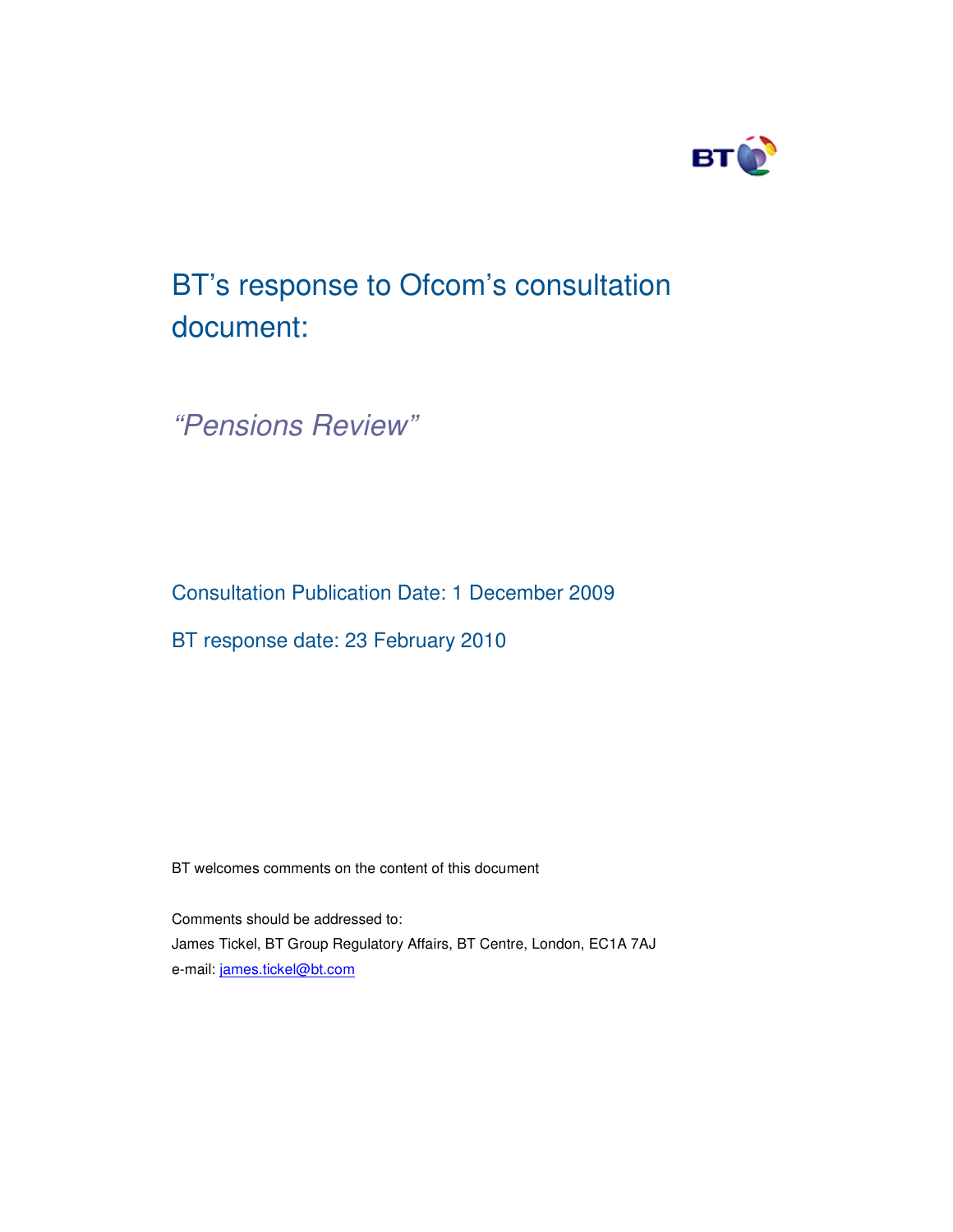## **Contents**

|                | <b>Section</b>                                                                                                                                | Page |
|----------------|-----------------------------------------------------------------------------------------------------------------------------------------------|------|
|                | 1 Executive summary                                                                                                                           | 3    |
|                | 2 Overview of BT's position                                                                                                                   | 5    |
|                | 3 Response to specific consultation questions                                                                                                 | 23   |
| <b>Annexes</b> |                                                                                                                                               |      |
|                | A1 "Defined Benefit Pension Plans, the Cost of Capital and the<br>Regulatory Allowed Rate of Return", Report for BT by Professor<br>lan Dobbs | 28   |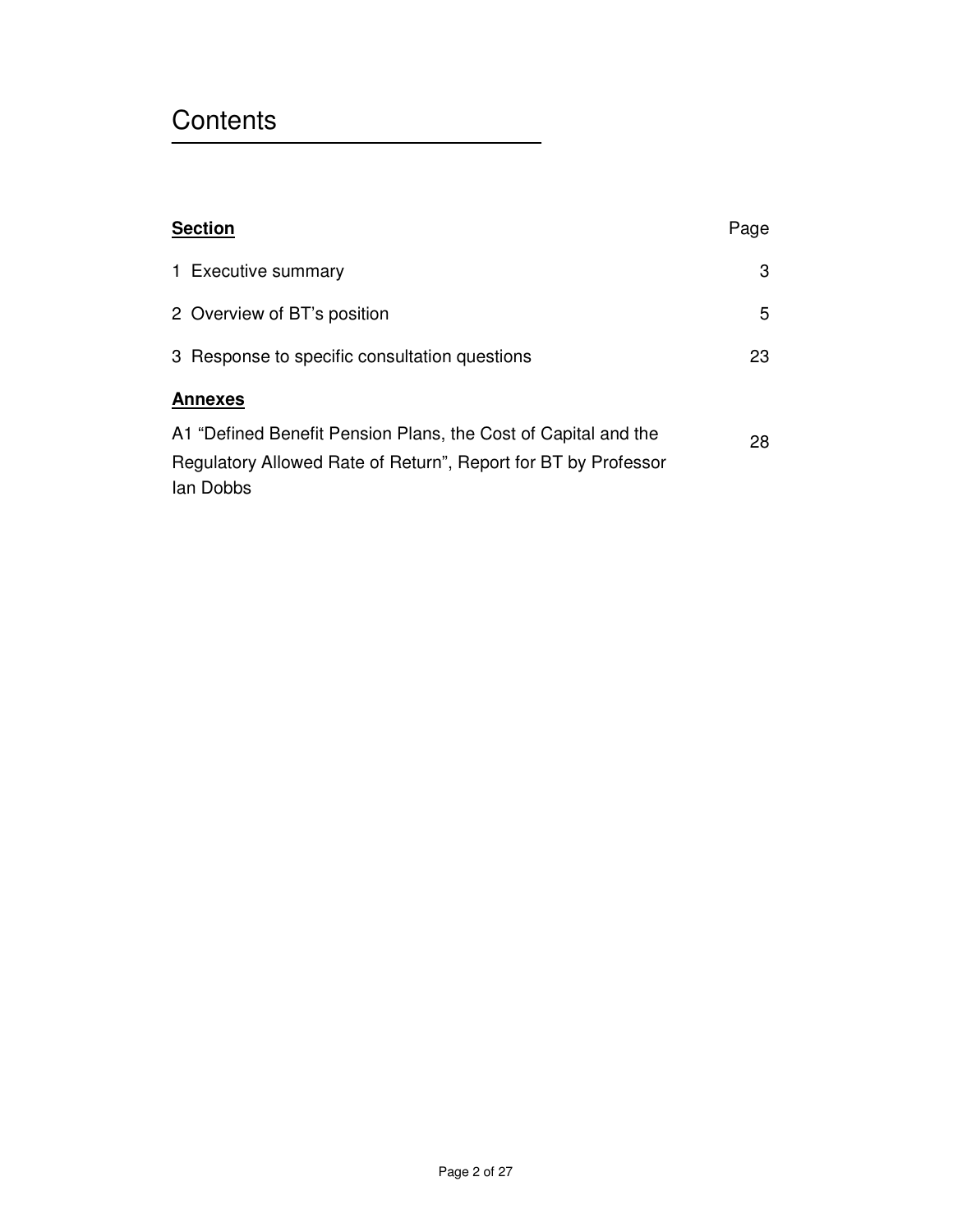## **Executive summary**

- Ofcom accepts that the provision of pension benefits to employees is a legitimate cost of service provision. However, in setting a range of regulated charge controls in 2009, Ofcom failed to allow appropriate recovery of the total ongoing costs BT faces in providing those benefits. This was primarily because Ofcom viewed costs associated with BT's pensions deficit as not representing "forward-looking costs". We continue to believe that this approach is fundamentally flawed and we welcome this consultation as an opportunity for Ofcom to adopt a fairer approach.
- The issue of "pensions deficits" is common to many UK companies with significant defined benefits pension schemes, including privatised companies subject to ongoing economic regulation. In line with those companies, BT must form its business strategy to take account of the need to generate sufficient free cashflow across its services to finance the *total* costs of providing pensions benefits, including legally binding requirements to make "top-up" payments to address deficits. Put simply, these total costs are an ongoing cost to BT of doing business.
- Consistent with its statutory duties, Ofcom has previously acknowledged the objective of providing an opportunity for suppliers of regulated services to recover all relevant, efficiently incurred costs of provision from regulated charges. This objective is critical to maintaining confidence in regulatory practice and ensuring incentives exist to invest in service improvement and innovative new products to the long term benefit of consumers. As BT's total pensions costs are an ongoing cost of doing business, it follows that an appropriate share of such charges should be recoverable from each regulated service. We believe that such an approach would be consistent with Ofcom's six principles of cost recovery.
- We believe that Ofcom should consider BT's ongoing costs to be efficiently incurred given the context in which BT's pensions deficit has arisen. In line with other companies a number of underlying assumptions, which drive initial estimates of the costs of the future pensions benefits being provided to employees, have changed. Among other things, we refer to the fact that the BT Pension Scheme has been operated and managed in line with the relevant legislative requirements and with comparable industry benchmarks.
- We believe that there are practical options for Ofcom to alter its approach to the treatment of total ongoing pensions costs to ensure that BT faces regulated charges which provide an opportunity to recover an appropriate proportion of those costs.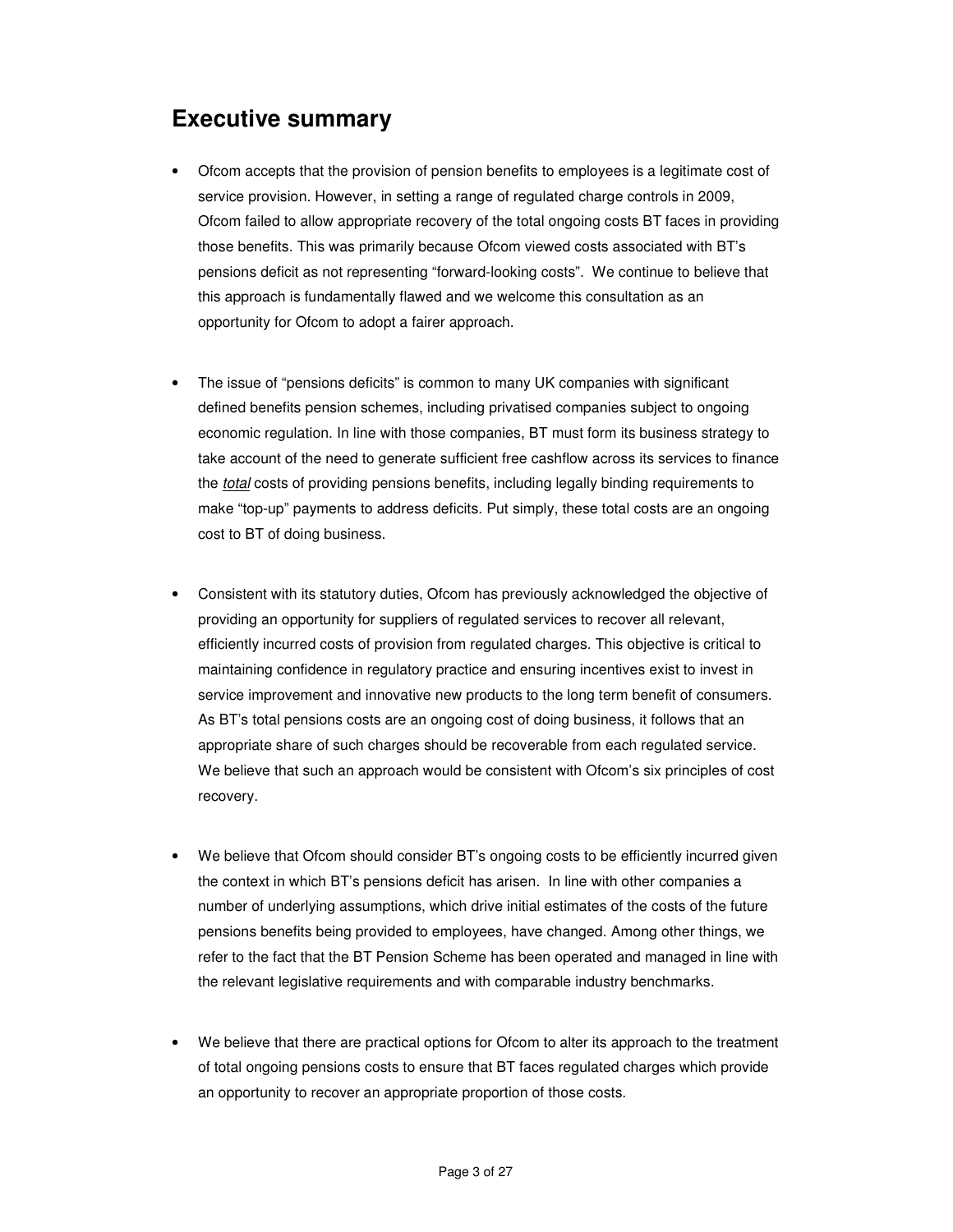### *Structure of our main response*

Ofcom has produced a fairly broad initial consultation paper that is clearly designed to ensure stakeholders have a good understanding of the issues under consideration. Ofcom has asked a number of specific questions reflecting the structure of this consultation. In order to ensure our position overall is clear, we have structured our main response in the following way:

**Section 1** sets out our **overall position** on how Ofcom should approach the treatment of pensions costs in setting regulated charges.

**Section 2** then provides brief responses to the specific questions raised by Ofcom and cross-refers to the detail provided in Section 1.

**Annex 1** contains a report from Professor Ian Dobbs on the relationship between pensions deficits and the WACC.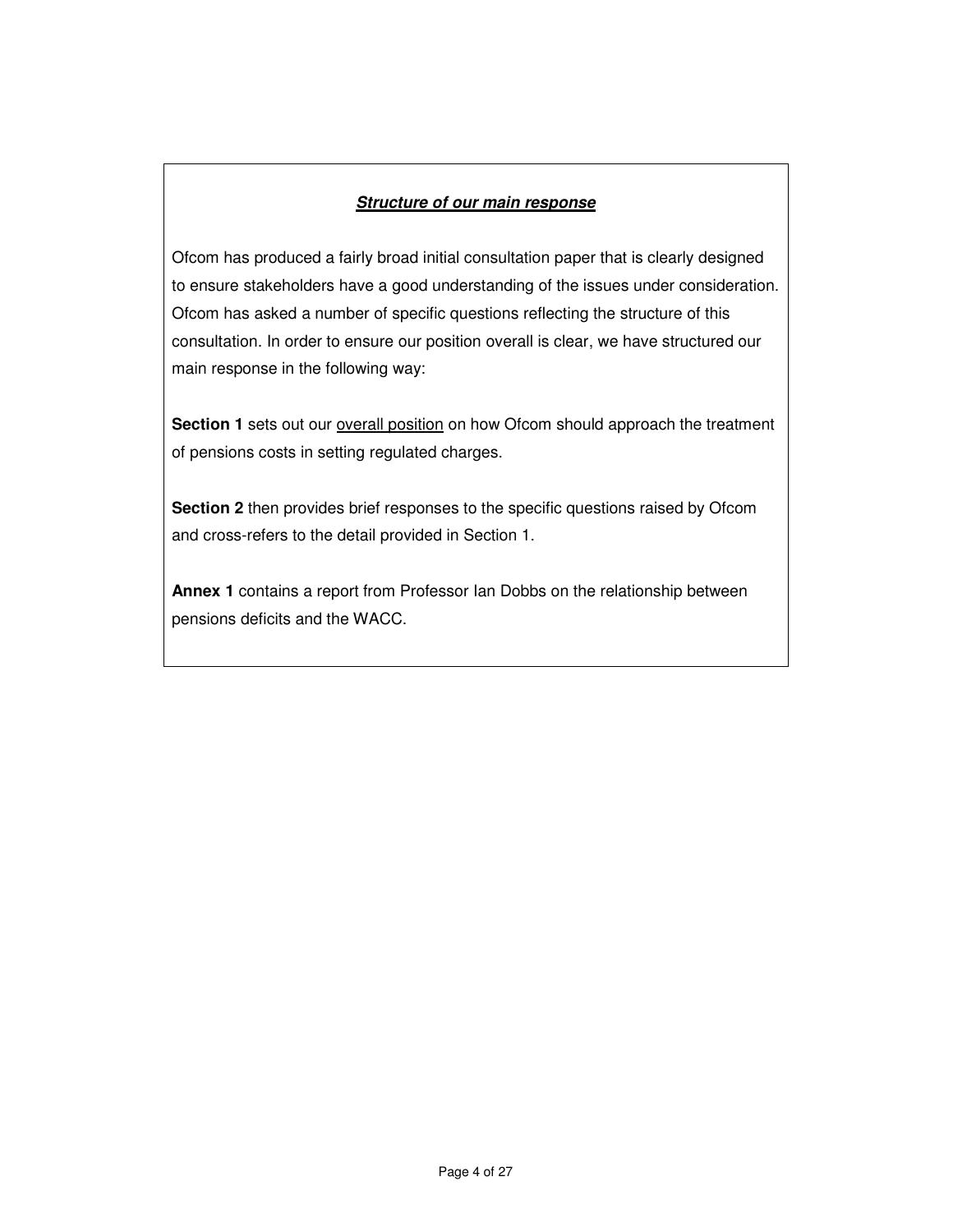## **Section 1: BT's overall position**

### **A: Background**

1. During 2009, Ofcom set charge controls for the following services supplied from Openreach and BT Wholesale:

- Local loop unbundling services (from May 2009 to March 2011)
- Wholesale narrowband line rental (from October 2009 to March 2011)
- Wholesale call origination and termination services (from October 2009 to September 2013)
- Wholesale Ethernet access and backhaul services (from October 2009 to September 2012)
- Wholesale partial private circuits (from October 2009 to September 2012)

2. Revenues across these charge controlled services from sales to third party Communications Providers (CPs) totalled **£1.6bn** in 2008/9 1 .

- 3. In setting these charge controls, Ofcom treated pensions costs in the following way:
	- it allowed for the recovery of a proportion of BT's regular service charges of providing pensions to its employees, reflecting a measure – based on relevant accounting standards – of the accrued cost of pensions benefits provided to those employees during the relevant base year; but
	- it did not allow for the recovery of any costs associated with the ongoing funding of BT's pension deficit.

4. In the debates around these controls, Ofcom dismissed our requests that charges should reflect *all* the costs BT faces in funding its pension benefits liabilities on an ongoing basis – including costs related to funding the current pension deficit. It did so by stating that its approach was consistent with the approach that it (and Oftel) had taken in previous regulatory charging decisions<sup>2</sup>. In particular, Ofcom stated that it saw no reason to move from what it saw as the "established position" taken in previous charging decisions that the costs of

<sup>&</sup>lt;sup>1</sup> Sum of relevant items at Section 7.1 and Section 7.2, BT 2008/9 Regulatory Financial Statements: http://www.btplc.com/Thegroup/RegulatoryandPublicaffairs/Financialstatements/2009/CurrentCostFin ancialStatements.pdf

<sup>&</sup>lt;sup>2</sup> "A new pricing framework for Openreach", Ofcom Statement, 22 May 2009, Para A6.75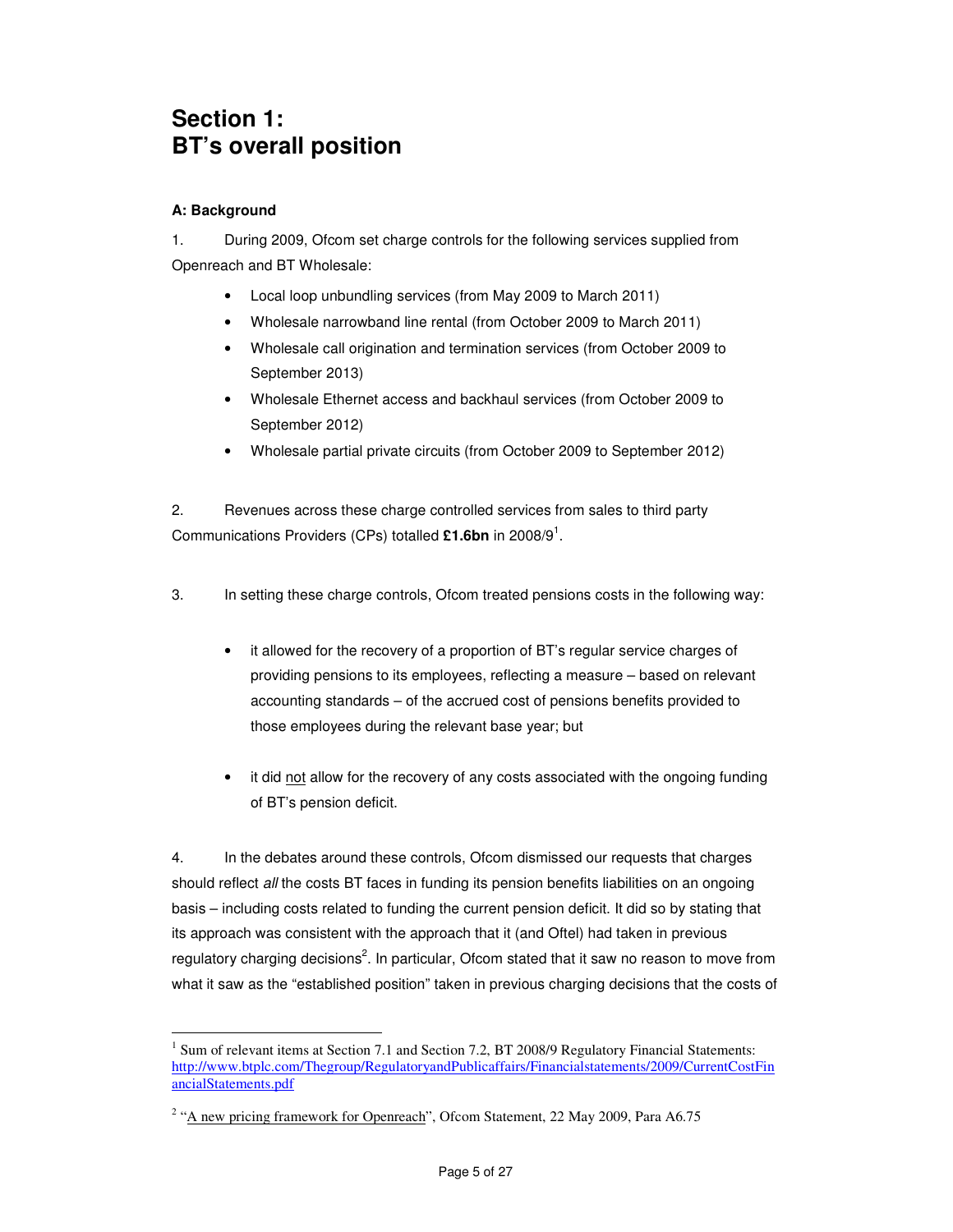funding pension deficits should be excluded on the basis that they "do not represent forward looking costs".<sup>3</sup>

5. However, Ofcom did commit to conducting a specific review of how pensions costs should be treated. We welcome this as an opportunity to properly address the concerns we raised in setting the 2009 controls. It is clear that Ofcom's "Pensions Review" consultation is the first time that any *detailed* level of scrutiny has been placed on how the costs BT faces in providing pension benefits are treated within regulatory charging decisions. As such, we would not place significant weight on the previous regulatory treatment of such costs beyond noting that we believe such treatment is wholly inconsistent with a key regulatory objective that flows from Ofcom's duties – i.e. that BT should have the opportunity to recover all its efficiently incurred costs of providing regulated services and earn a fair return on its investments.

## **B: In line with other UK companies, BT's business focus is on its** *total* **ongoing costs of providing pensions benefits.**

6. The provision of pension benefits to employees is essentially deferred pay and, as such, the costs associated with providing Defined Benefit (DB) pension benefits in any particularly year are, by their very nature, unknown until the point in the future when the relevant benefits are fully paid out. Therefore, *estimates* of projected costs are made by making forward-looking actuarial assumptions. As Ofcom's consultation shows, regulatory charges have been based on such estimates made in line with the relevant accounting standards in place over time.

7. There is clearly an inherent level of uncertainty associated with estimating the cost of providing *future* DB pension benefits in any given year. Whilst prudence has been an underlying principle of actuarial valuations, a number of key assumptions that would have been used to prudently estimate the costs of future benefits accruing in any past year have now shifted significantly. Changes in legislation, taxation and regulation have also led to upwards revisions in the costs of providing employees DB pension benefits. Put simply, we will now have a revised estimate of the costs of providing pension benefits based on more up to date information. Ofcom's consultation recognises this is and summarises the key assumptions that have changed over time. We comment on these further below. These are also highlighted by Ofcom and discussed below.

<sup>&</sup>lt;sup>3</sup> "A new pricing framework for Openreach", Ofcom Statement, 22 May 2009, Para A6.76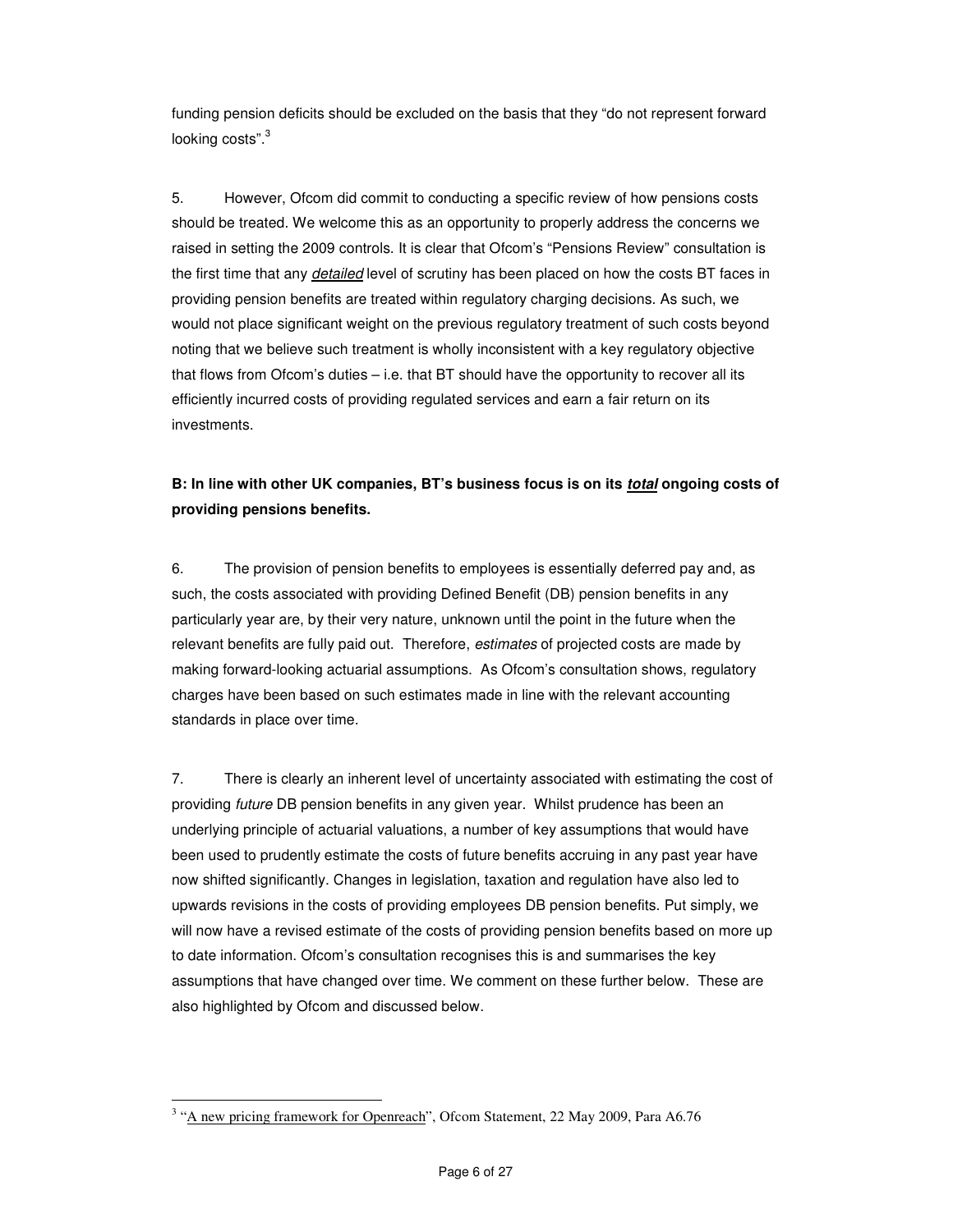8. It could be argued that an even more prudent set of assumptions should have been used in estimating the costs of BT's provision of DB pension benefits to its employees – for example, assuming longer life expectancy and lower investment returns. However, taking such a view would have been out of line with market practice and, therefore, such an approach would have been considered highly inefficient at that time, particularly in the regulatory context where such estimates would have resulted in higher regulatory charges at the time.

9. The result of these upward revisions to past estimates is that, in common with other major private sector and ex-public sector organisations in the UK, BT has faced and continues to face legally binding requirements to make additional "top up" payments to address estimated funding shortfalls. Indeed, as Ofcom and other stakeholders will no doubt be aware, BT announced on 11 February 2010 that – as well as agreeing the triennial funding valuation at 31 December 2008 with the Trustee as showing a funding deficit of £9.0bn – it had agreed a 17 year deficit recovery plan with the Trustee under which BT would make annual payments in years 1 to 3 of £525m, rising to £583m in year 4 and increasing by 3% a year thereafter.

10. However, it should be clear that these costs of funding the pensions deficit are simply an **ongoing business cost** to BT and, therefore, a cost that needs to be built into the pricing and operational activities of the business to ensure that additional funding requirements can be met out of free cashflow. In this respect, as a business we consider our ongoing pensions costs to be the total of the estimated regular service costs of DB benefits accruing in each year and the estimated costs of the pensions deficit. As such, it is these total pensions costs that we need to be included in setting regulated charges.

**C: Ofcom accepts that its duties and underlying regulatory objectives are consistent with allowing recovery of all relevant, efficiently-incurred ongoing costs from regulated charges.**

11. We accept that Ofcom's approach to the treatment of pension costs has to be consistent with its duties and obligations set down in the Communications Act and in the European-level Common Regulatory Framework. In Section 2 of its consultation, Ofcom sets out the duties, obligations and other legislative issues it believes to be of particular relevance to its approach to this consultation. We note that this assessment is entirely consistent with the approach Ofcom has set out in approaching other charge controls, for instance the 2008/9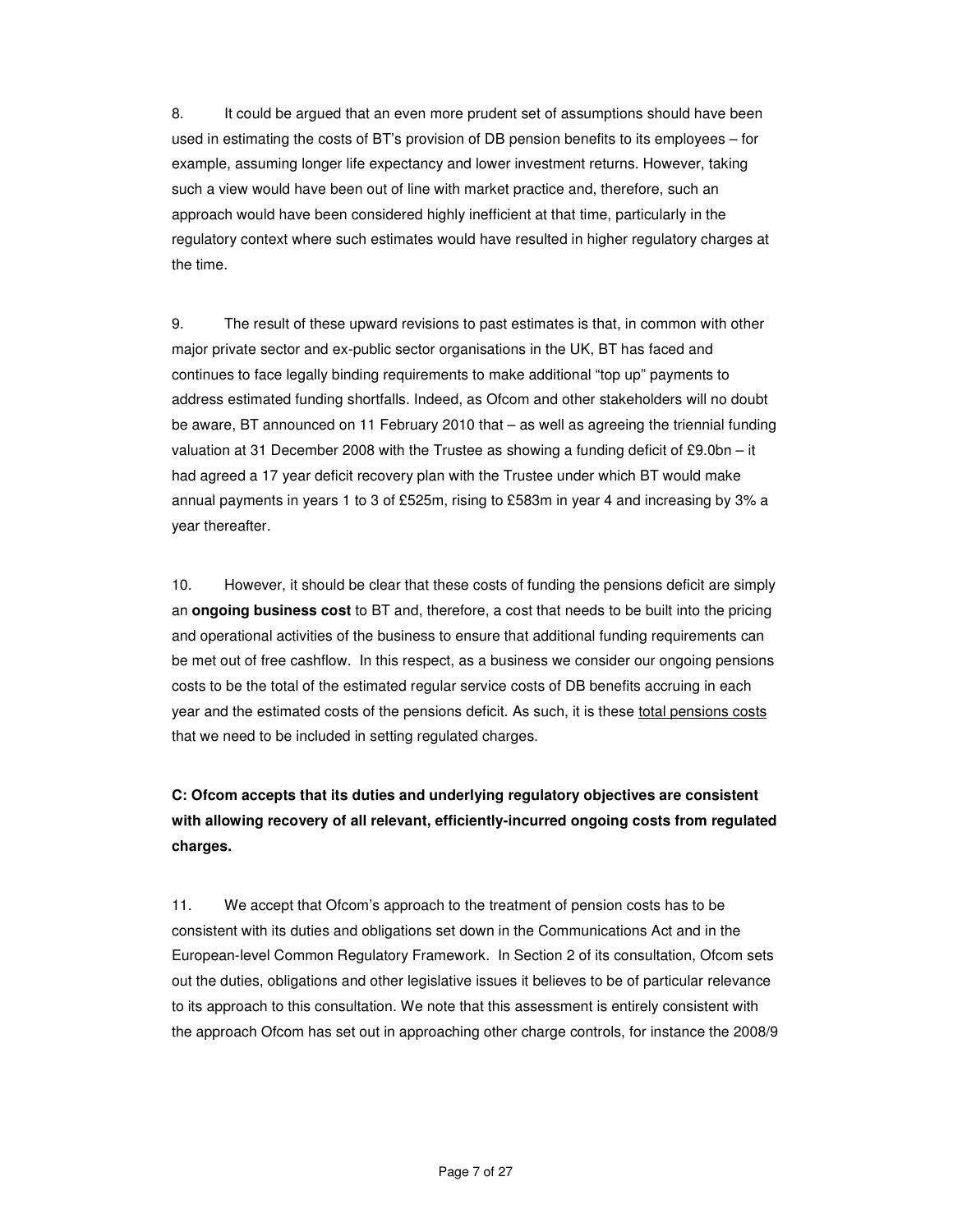Openreach Financial Framework Review. We further note that in that review Ofcom adopted a set of specific objectives for the policy review of Openreach's charges<sup>4</sup>, namely:

- to promote efficient and sustainable competition in the delivery of both broadband and traditional voice services;
- to provide regulatory certainty for both Openreach and its customers and to avoid undue disruption;
- to ensure that the delivery of the regulated services is sustainable, in that the prevailing prices provide Openreach with the opportunity to recover all its relevant costs (where efficiently incurred), including the cost of capital; and
- to maintain incentives for Openreach to innovate and improve service quality.

12. Although these objectives were clearly – and rightly in the context – "Openreachfocussed" and reflected the particular relevance of the products under review to competition in narrowband voice and broadband services, we think they reflect principles of universal relevance to Ofcom's duties and objectives in regulating charges and, therefore, in considering how to treat any incurred costs when making regulatory judgements.

13. In particular, it has to be appropriate for the regulator to provide an opportunity for the regulated supplier to recover all their relevant costs of providing each regulated service, to the extent that those costs are efficiently incurred. To establish regulation which did not provide such an opportunity would clearly undermine BT's ability to provide the regulated services and challenge incentives to invest in improved service quality and new, innovative services moving forward. In this context, we would question the relevance – highlighted in Ofcom's consultation – of the absence of any explicit duty on Ofcom to "finance the function".

14. In line with Ofcom's accepted policy objectives in the Openreach Financial Framework Review, we think there are three broad questions for Ofcom to consider to ensure pensions costs are treated in a way which is consistent with its statutory duties:

• Are total pensions costs "relevant" to the provision of regulated services?

<sup>&</sup>lt;sup>4</sup> "A new pricing framework for Openreach", Ofcom Statement, 22 May 2009, Para 2.36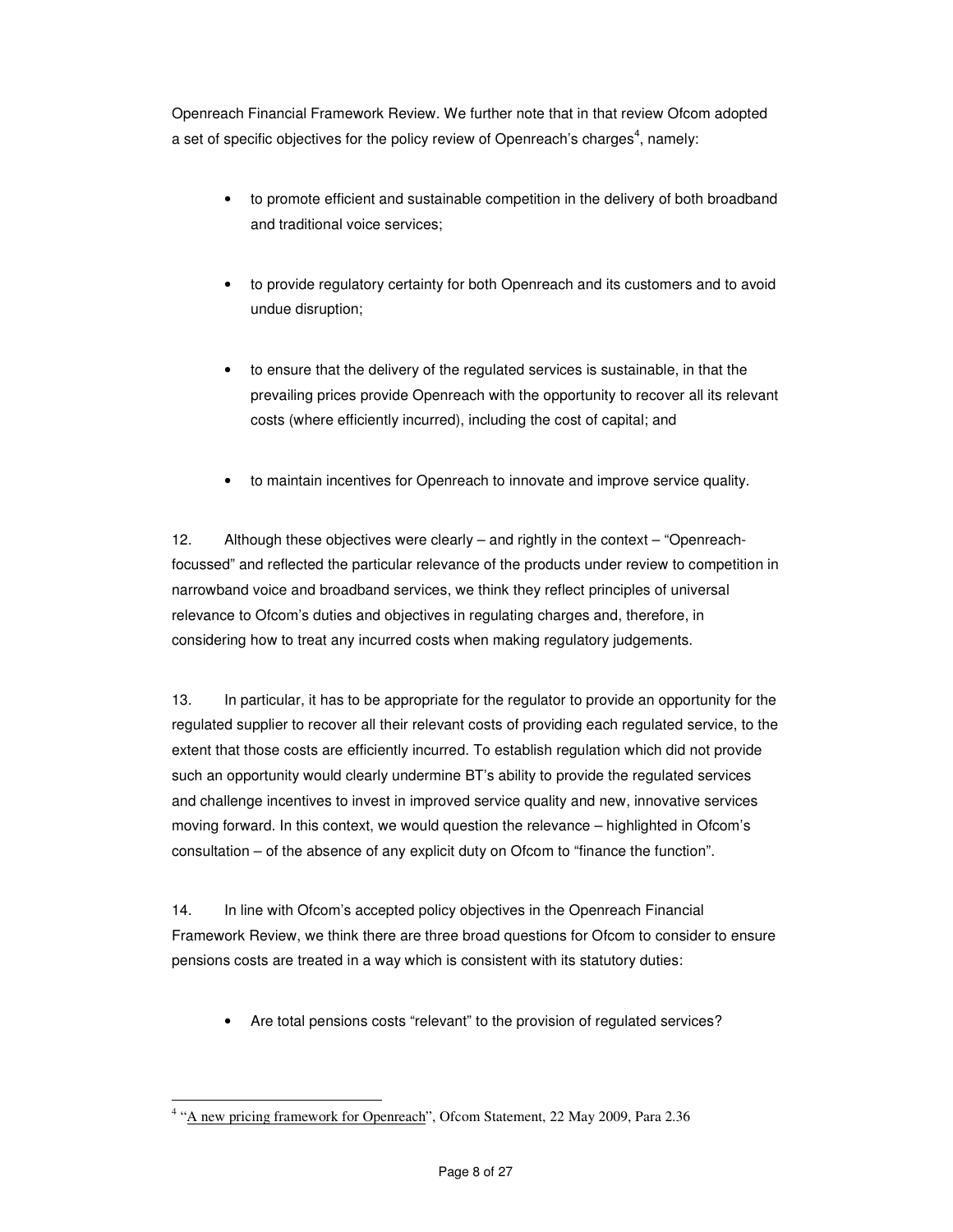- Are total pensions costs "efficiently-incurred"?
- How would recovery of total pensions costs from regulated charges impact on Ofcom's other objectives?

15. We assess whether total pensions costs are "relevant" by reference to the six principles of cost recovery set out by Ofcom and set out our position in part D of this Section below. In short, we can see no reason why the total pensions costs BT faces on an ongoing basis would not be relevant to the provision of regulated services moving forward.

16. We believe the efficiency of BT's total ongoing pensions costs can be assessed by reference to the reasons these costs have arisen and set out our position in part E of this Section below. In short, we believe BT's total ongoing costs of providing pensions benefits can be considered to be "efficiently incurred" given the context in which BT has provided and continues to provide DB pensions benefits and given the fact that the BT Pension Scheme has been operated and managed in line with the relevant legislative requirements and with comparable industry benchmarks.

17. In respect of the other identified objectives, we would note that the fact that recovery of BT's total ongoing pensions costs would increase regulatory charges would not, in itself, contradict the meeting of those other objectives. Among other things, we note that in considering the case for increase MPF prices within the Openreach Financial Framework Review, Ofcom stated:

*"Overall, we consider that raising [wholesale]… charges can nevertheless be in consumers' interests even if retail prices were ultimately to rise somewhat as a result. This is because without such increases Openreach may have insufficient incentives to invest in and maintain the network and in the services which support CPs voice and broadband services. Without such incentives, the quality, and even availability, of services that consumers receive would gradually deteriorate."* 5

## **D: Recovery of all ongoing pension costs is consistent with Ofcom's six principles of cost recovery.**

18. In Section 8 and Section 9 of its consultation, Ofcom references the six cost recovery principles it has previously adopted in considering how to set certain regulated charges. In

<sup>&</sup>lt;sup>5</sup> "A new pricing framework for Openreach", Ofcom Second Consultation, December 2008, para 6.80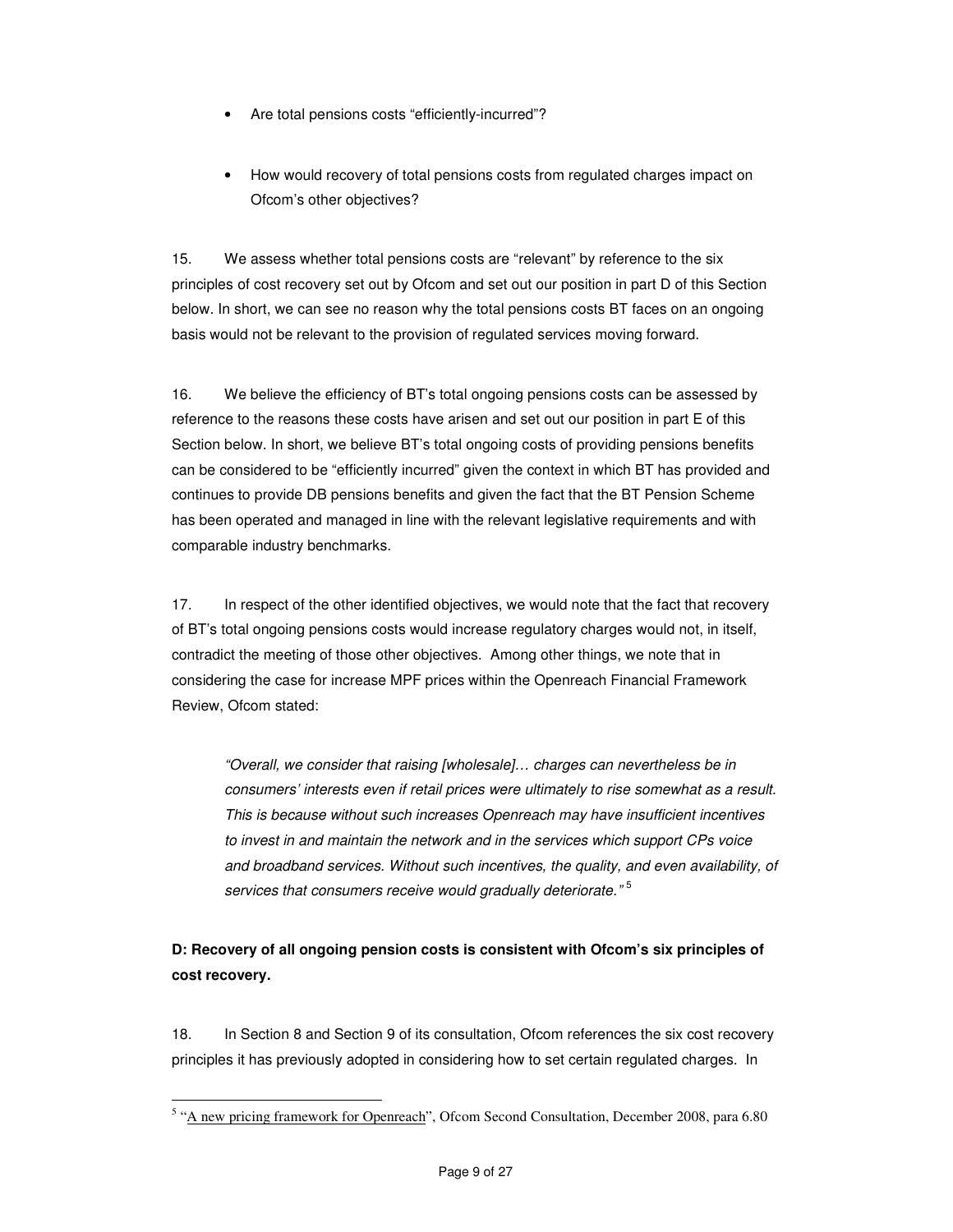particular, Ofcom assesses recovery of "pension deficit costs" – as distinct from recovery of regular service costs – against four of these six principles at paragraphs 9.14 to 9.28 of its consultation. We consider these four principles below.

## *Cost causation: costs should be recovered from those whose actions cause the costs to be incurred*

19. Ofcom states that "most weight is usually given to the cost causation principle" and that "[a]t first glance, it appears that the costs of repairing BT's pensions deficit are unlikely to be caused by the demands of its current customers."

20. Appropriate assessment of this principle has to acknowledge that, as we have set out above, costs associated with the pension deficit are simply part of BT's ongoing cost of doing business. As such, it would seem appropriate to treat such costs in the same way as other Group common costs – where in essence BT's overall provision of regulated and unregulated services can be viewed as 'causing' costs to be incurred – and allow recovery of these costs across services in a reasonable way.

21. In fact, by suggesting that recovery from regulated services is not justified, the implication is that the burden of contribution towards meeting such costs should solely lie with non-regulated products, even where customers of non-regulated products have no more caused or not caused the deficit. As such, we believe that recovery of pension deficit costs from regulated services would be entirely consistent with to this principle.

## *Cost minimisation: the mechanism for cost recovery should ensure that there are strong incentives to minimise costs*

22. Ofcom's states: "It could be argued that, if BT were simply allowed to pass on the consequences of poor, or unfortunate pension-funding, or management decisions in higher charges, it may have a reduced incentive to manage its pension assets and liabilities in an efficient way in future." This concern is fundamentally misplaced.

23. First, as we have set out below in considering the factors behind pensions deficits, BT has acted effectively and in line with comparable organisations in seeking to reduce its ongoing liabilities within the constraints presented by the legal entitlements of its employees. Such incentives to reduce associated costs would continue to exist moving forward even if costs were simply passed through to regulated charges given that costs will still need to be partly borne by customers of unregulated products. It is unclear why the 'usual' incentive properties of RPI-X controls to cut costs would be undermined simply because subsequent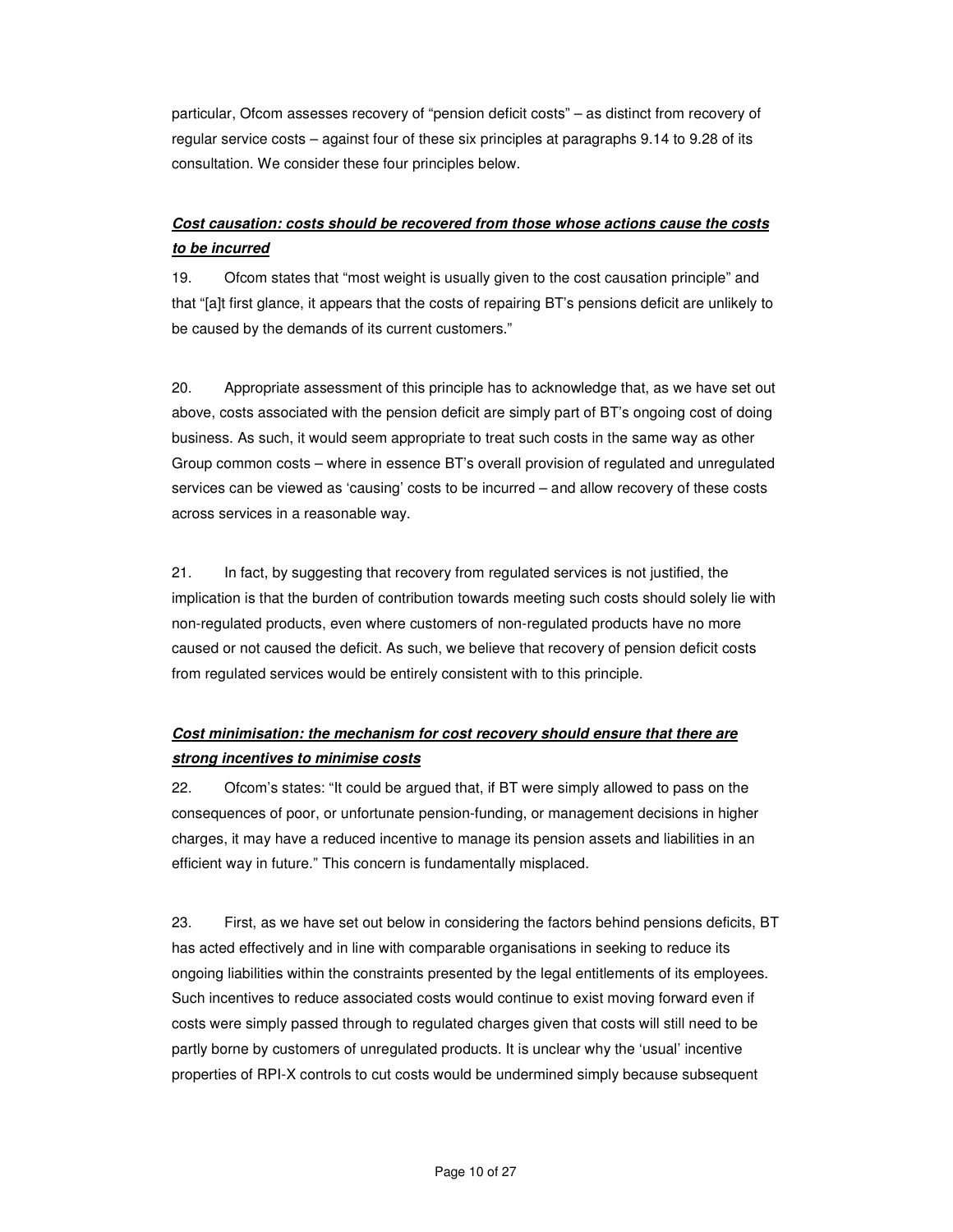charge controls then reflected these lower costs. This does not feel different to the treatment of other cost savings that BT may make.

24. Second, as we also set out below, the funding of pensions liabilities is agreed between BT and the Trustees within the constraints of the relevant legislative framework. The investment strategy is managed by the Trustees independently of BT plc. As such, it is not apparent why inclusion of pension deficit costs in regulated charges would affect funding and management decisions.

## *Distribution of benefits: costs should be recovered from the beneficiaries especially where there are externalities*

25. Ofcom cites the 'implicit regulatory contract' as a case for distributing costs and benefits across more stakeholders than just company shareholders. This is a position BT supports. At present costs are being disproportionately borne by shareholders. Given the reasonable expectation of all stakeholders that regulated charges should allow efficient cost recovery, the context in which the deficit has arisen and the recognised past understatement of pensions costs in regulated charges, there is a danger here that future incentives for BT's shareholders to support investment is undermined. This could have knock on effects on innovation and quality of service. In the long term, a fair and practical approach to the recovery of deficit repair costs is in the interests of all beneficiaries in the implicit regulatory contract.

## *Practicability: the mechanism for cost recovery needs to be practicable and relatively easy to implement*

26. BT agrees with Ofcom that "it should be possible to find a practical means of allocation" to allow for recovery of pensions deficit costs and explores some of the options further below.

## **E: BT's total ongoing pensions costs should be considered "efficiently-incurred" by reference to the context in which BT's pension deficit has arisen. This shows that BT has acted in line with comparable companies.**

27. In considering the issues above, it is important to understand the context in which assumptions used in estimating the cost of providing DB pension benefits have changed over time and, in turn, to understand the background to BT's provision of pension benefits within the BT Pension Scheme.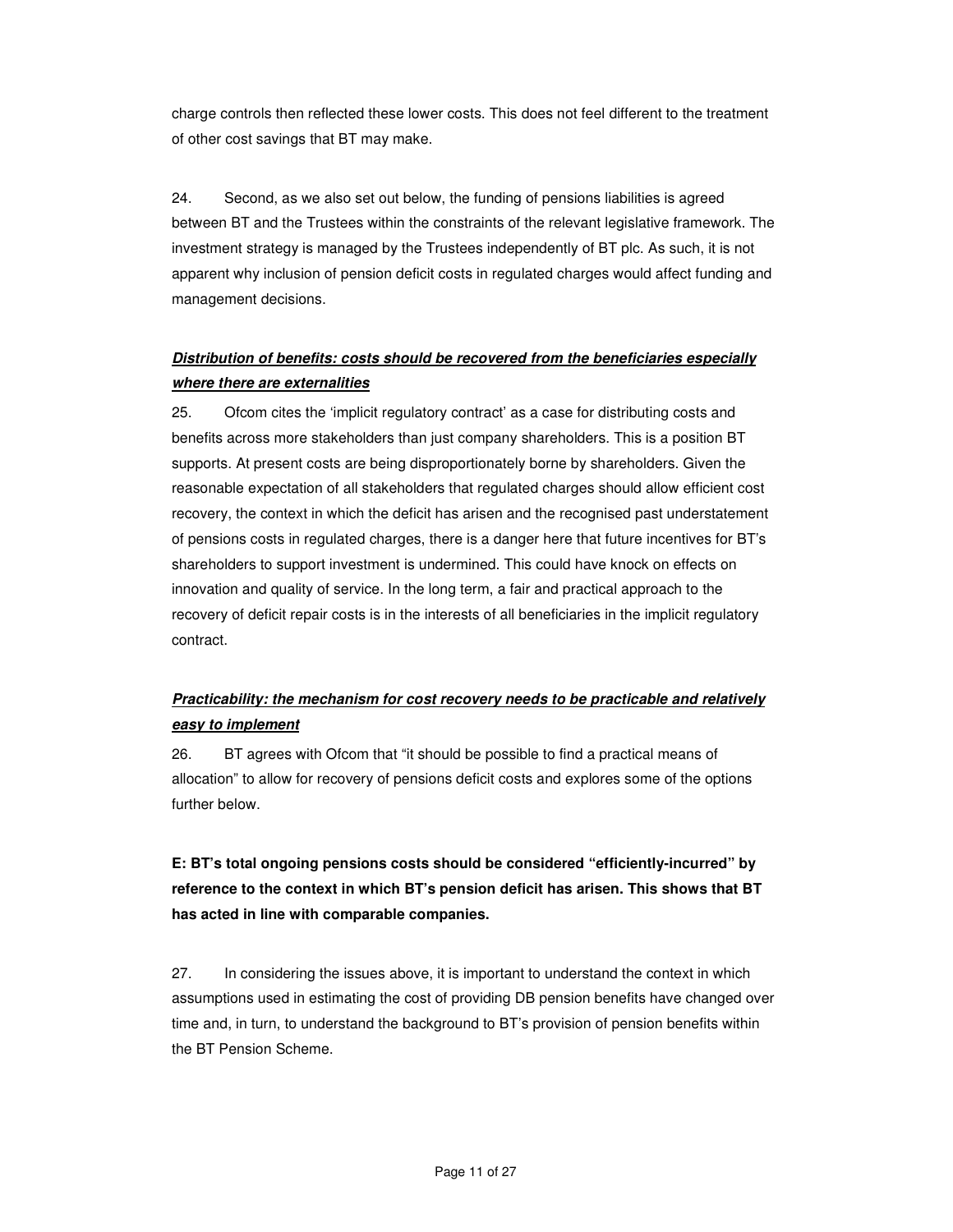28. Of particular significance is that fact that BT inherited a business at privatisation in 1984 that brought with it, among other things, a significant UK workforce with DB pension benefits and entitlements and expectations for future pension provision.

29. Ofcom's consultation provides an overview of the key factors that it believes have caused many UK defined benefit schemes to have substantial deficits, including:

- financial factors which have both lead to lower actual returns earned on scheme assets and also lower forward looking investment return expectations;
- demographic factors which have extended the duration of the benefits; and
- changes in legislation which have increased the cost of benefits

30. We agree that a key reason that pension deficits have arisen has been the increasing costs resulting from falls in future investment return expectations (as highlighted by the fall in real gilt yields) and increases in life expectancy as demonstrated in the data included within Ofcom's consultation. Confirming Ofcom's analysis, the chart below (Figure 1) illustrates the increase in UK population life expectancy between 1981 and 2007 for males and females aged 60 in each year calculated by the Office for National Statistics.





*Source: KPMG analysis, Office for National Statistics – UK data*

31. Successive valuations of the BT Pension Scheme have recognised higher life expectancy including most recently the December 2008 valuation agreed with the Trustees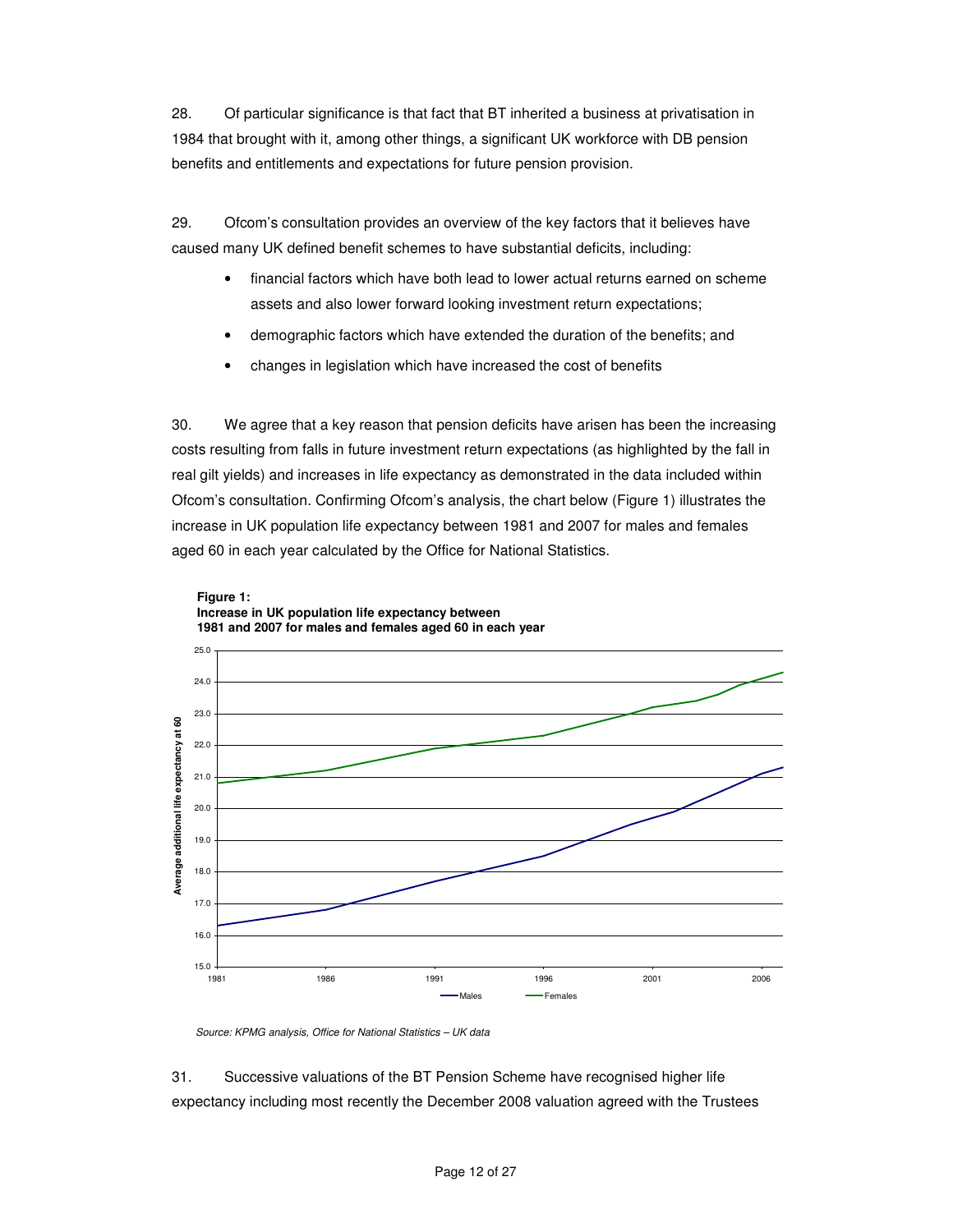which allowed for future life expectancy to increase by an extra two years in life expectancy, equivalent to a c£2.5bn increase in liabilities. BT's 31 March 2009 IAS19 accounting valuation.

32. The Ofcom document references the fall in gilt yields (although we note that Figure 2 in the Ofcom document appears to be a graph of implied inflation). The graph below (Figure 2) illustrates the fall in real yields on 15 year and 20 year index linked gilts reflecting the average duration of defined benefit pension liabilities. This helps to highlight the pressures on pension fund deficits due to falls in forward looking investment return expectations. A 1% reduction in future investment returns increases the deficit by around £5-6bn.



**Figure 2: Real yields on 15 year and 20 year index linked gilts**

33. The impact of changes in legislation and tax have been well documented and we agree that these have been a significant contributing factor to the increased cost of providing defined benefits and a restriction on companies' ability to reduce cost, in particular:

- the removal of tax credits on dividends in 1997;
- increased statutory minimum requirements for benefits (e.g. inflation linking of benefits before and after retirement);
- increased powers for Trustees and the introduction of the Pensions Regulator have increased levels of funding prudence; and
- the introduction of the Pension Protection Fund and associated levy payment has further increased the costs of running a defined benefit scheme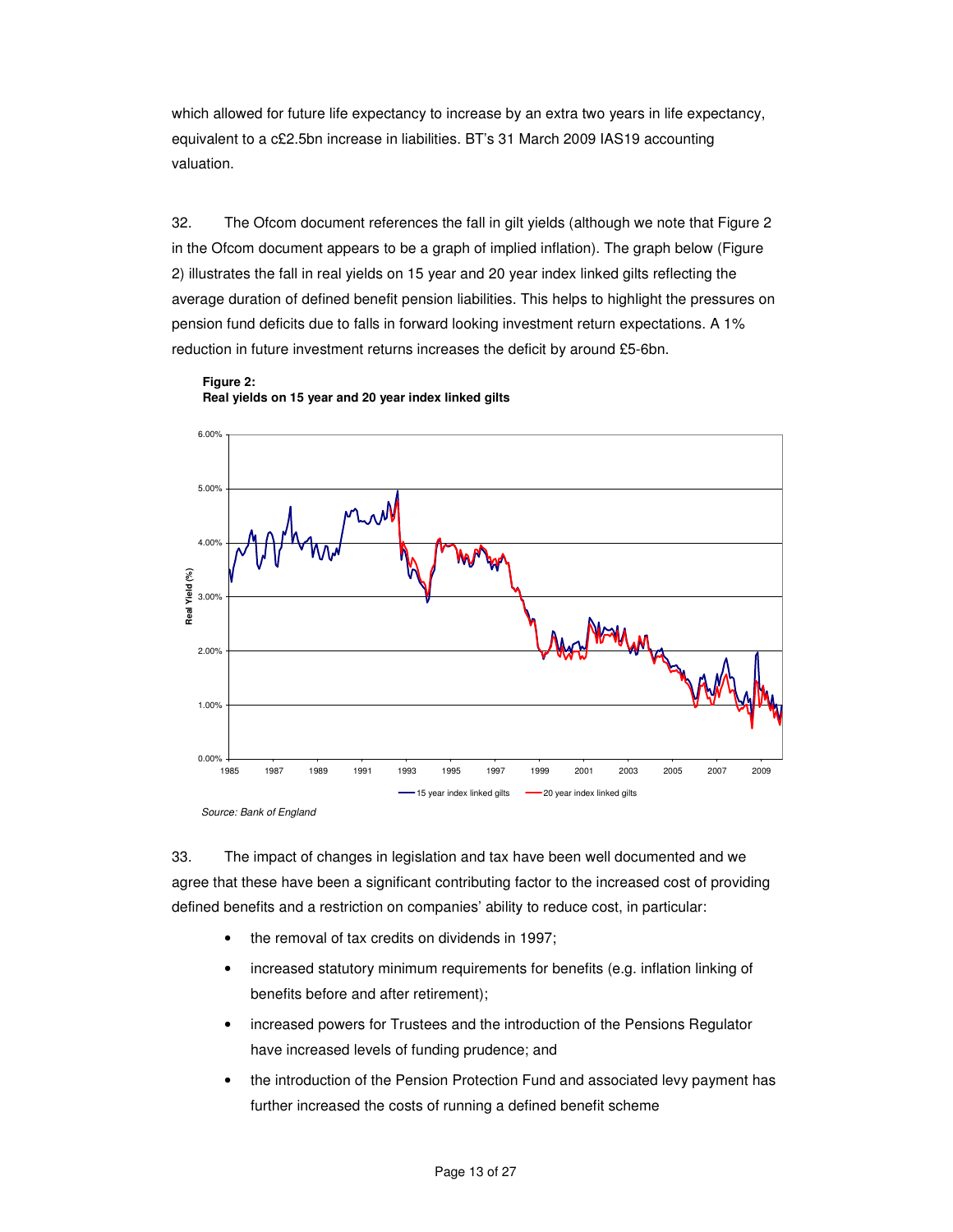34. As well as these more generic issues, Ofcom's consultation also seeks to identify any *specific* factors that may have influenced the size of the deficit in the BT Pension Scheme. These include:

- the investment strategy and investment performance;
- contribution "holidays" taken by BT in the 1990s and additional special contributions made since to cover the deficit;
- benefit augmentations and other benefit changes; and
- the size and maturity of BT's pension scheme relative to BT's operations.

35. We consider these factors below and demonstrate that none of them provide substantive reasons to alter the basic principle that total pension costs should be recoverable.

#### *Investment strategy and investment performance*

36. A key point that should not be overlooked in considering this issue is that the investment strategy adopted for the BT Pension Scheme is managed by the independent Board of Trustee Directors of the Scheme, based on professional advice. That said, as Ofcom shows in its consultation, BT's pension scheme investment returns have been "in line with the market". Similarly, the Scheme's allocation to equities has been in line with (if not slightly below) the average UK pension scheme.

37. The graph below (Figure 3) illustrates the proportion of equities held by the BT Pension Scheme over the last 20 years relative to an average UK Pension Fund and shows that the proportion of equities held by the BT Pension Scheme has in general been in line with or under the market average.

38. Determining an appropriate investment strategy is a balance of risk relative to achieving sufficient return to enable an efficient cost of providing long-term pension benefits. For example, an entirely gilts based investment strategy may minimise risk, but would lead to an unacceptably high expected cost of providing benefits.

39. Historically, the majority of UK pension schemes have invested a significant proportion in growth assets such as equities in the belief that over the long term they will give higher returns and hence lower funding requirements. This approach has benefited purchasers of regulated products because of the lower regular service cost used in setting regulated charges under the SSAP24 accounting methodology used from 1990 to 2005. Hence, had the Trustee chosen to invest a higher proportion in less risky assets with a lower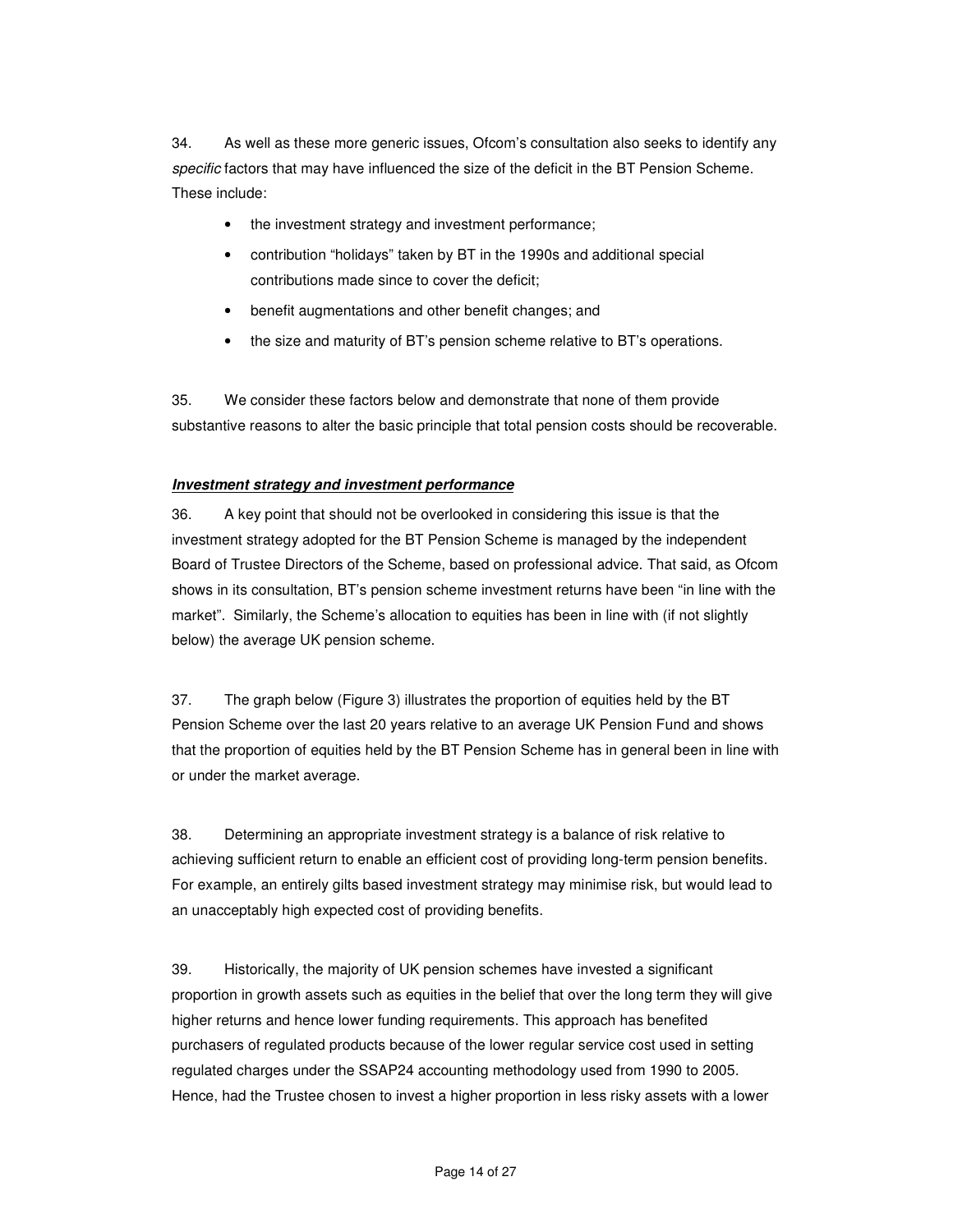expected return, the costs passed through to consumers in the past may have been significantly higher and out of line with the assessment of cost elsewhere in the market. To be clear, since 2005, under IAS19, the regular service cost for each year's accrual of benefit is assessed with reference to corporate bond yields and hence is independent of the investment strategy pursued.



#### **Figure 3: The proportion of equities held by the BT Pension Scheme over the last 20 years relative to an average UK Pension Fund**

*Source: KPMG analysis, Ofcom document Figure 11, Pension Fund Indicators 2008 report (UBS)*

40. There has been significant de-risking of the investment strategy in recent years and an allowance for further de-risking as the Scheme matures has been built into the funding arrangements. This is expected to increase the stability of funding position over time.

41. In terms of investment returns, we agree with Ofcom's own finding that the returns achieved by the fund have been in line with or above their own benchmark and also returns achieved by the average pension fund as measured by an independent index of the largest UK pension funds.

42. The chart below (Figure 4) illustrates the cumulative return achieved by the Scheme over the 9 years leading up to the most recent actuarial valuation as at 31 December 2008. Over this period, BT investment returns have significantly outperformed the average UK pension fund (Source: UBS Pension Fund Indicators 2009), but have still been around 30% lower (i.e. c£10bn on the current asset value) than had been assumed at the 1999 actuarial valuation (a cumulative nominal growth of 5.5% per annum).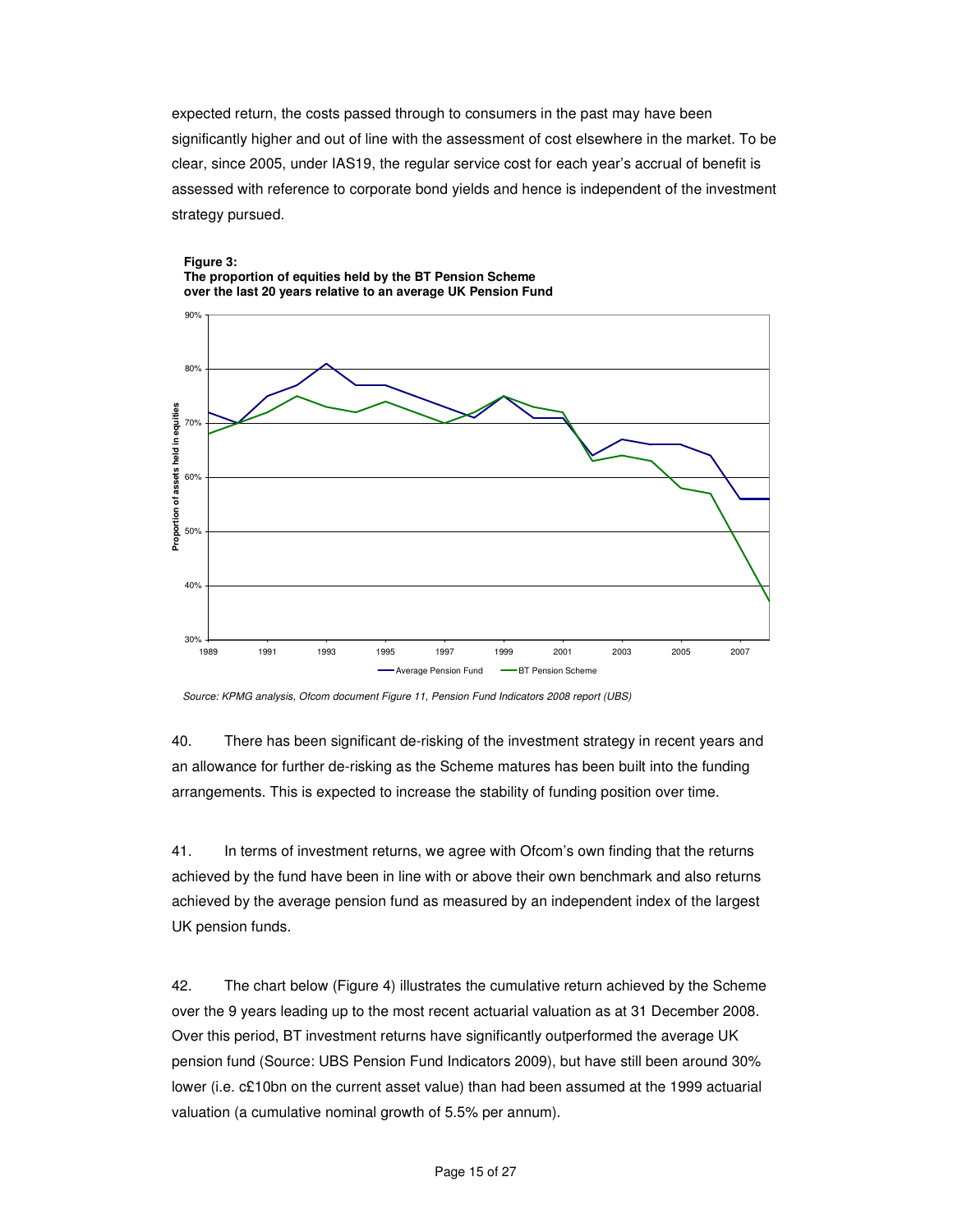43. In summary, the investment strategy adopted by the BT Pension Scheme and the investment returns achieved have been in line with or exceeded those achieved by other comparable schemes and wholly consistent with the objective of efficiently incurred costs. Overall, therefore, we believe the BT Pension Scheme's investment strategy and performance further support the recovery of total pension costs within regulated charges.





*Source: KPMG analysis, Ofcom document Figure 12, Pension Fund Indicators 2008 report (UBS)*

#### *Deficit contribution "holiday"*

44. The potential relevance of the so-called pension contribution "holiday" taken from 1989 to 1993 is overstated and does not present any specific issues for Ofcom's consideration of how to treat pension costs within regulated charges. As a result of there being a significant surplus in the Scheme in 1989, on the recommendation of the Scheme Actuary and in line with market practice, BT took a contribution "holiday" between 1989 and 1993. Around £0.6bn (source: Watson Wyatt estimate) of regular contributions were not paid. However, over 1994 to 1995, BT paid £0.75bn of deficit contributions in addition to the agreed regular payments. The contribution holiday was therefore more than paid back by non recoverable deficit contributions by 1995 – i.e. within 2 years of the contribution holiday ending.

45. In addition, since 1995, BT has paid a further £3bn of deficit contributions on top of the agreed level of regular future service contributions and a further £1.1bn is due to be paid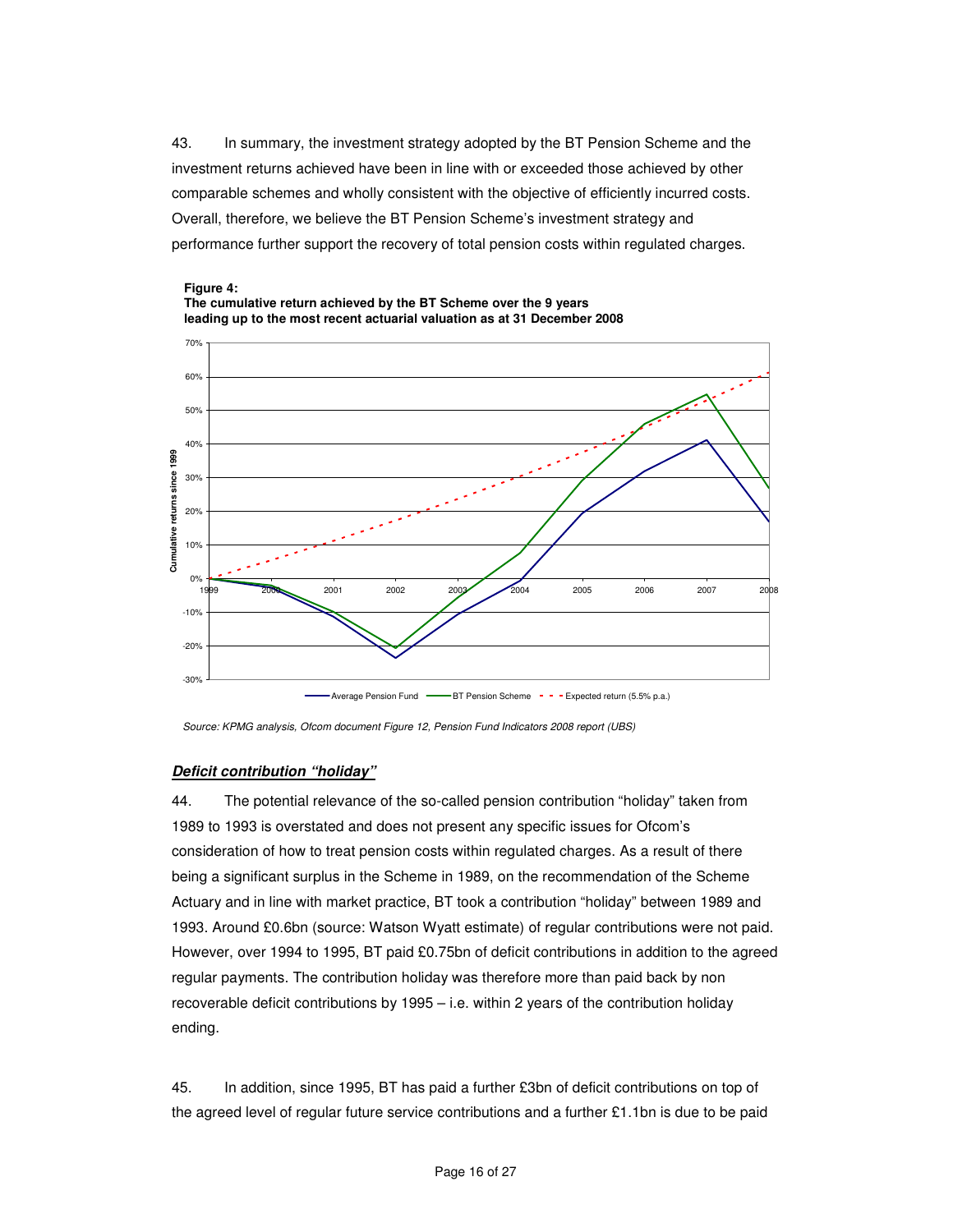before 2012. The graph below (Figure 5) illustrates the level of reduced pension contributions and deficit payments paid by BT since 1989 (and excludes any cash payments in respect of early leaver benefit augmentations)..





*Source: Ofcom document Table 5, KPMG analysis*

#### *Benefit augmentations and other benefit changes*

46. As Ofcom is aware, BT has from time to time had to achieve efficiencies in labour costs and over time consumers have derived benefit from this in the form of lower prices. The practice until 2004 was to augment the pensions benefits of certain employees leaving BT under release schemes in line the requirements of the Rules of the BT Scheme. Granting such enhancements to early leavers during the 1990s and early 2000s was not out of line with general market practice at that time, particularly for ex public sector arrangements with similar inherited rules. No significant early leaver augmentations have been made to pension benefits since 2004.

47. Between 2001 and 2004, BT paid over £1bn of cash contributions towards the funding of these early retirement benefits, which have therefore been a direct additional cash cost to the business. These payments have not flowed through into regulated charges but as noted above, the benefit of labour efficiencies have.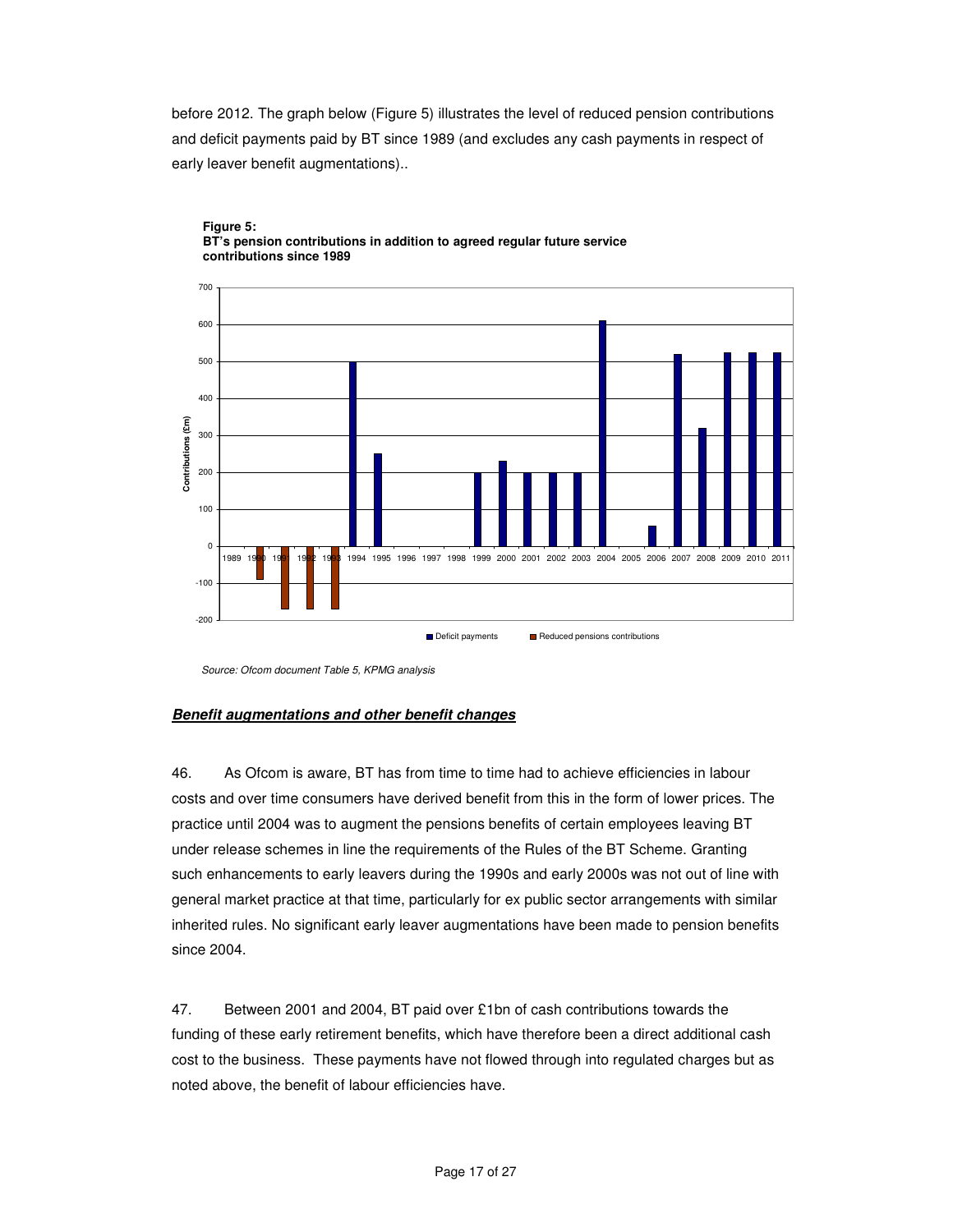48. Pension benefits are highly valued by BT employees and trade unions, and any detrimental changes to benefits have always carried a significant employee and industrial relation risk for BT.

49. There were benefit improvements undertaken between 1990 and 1993 but these were not out of line with general market practice and changes in legislation at that time. However, as reflected by Ofcom in the consultation, over recent years, BT have successfully taken a number of significant steps to mitigate the build up and cost of future defined pension benefits including:

- closure to new entrants in 2001;
- greater focus on pensionable pay growth; and
- major restructuring for future provision of defined benefit pension implemented in 2009.

50. The chart below (Figure 6) illustrates the number of schemes closed to future accruals and closed to new entrants. The chart and the survey carried out by The Pensions Regulator on which it is based show that of the 6,898 schemes analysed, less than 20% had closed to new members or future accrual before 2001. Therefore BT was ahead of the majority of pension schemes in this respect. Over 20% of BT current employees earning pension benefits are now in the defined contribution scheme.



#### **Figure 6: Number of schemes closed to future accruals and closed to new entrants in the UK between 1991 and 2007**

51. The restructuring of future defined benefits implemented in 2009 has significantly reduced the cost of future benefits and is the primary reason for the reduction in the future service contribution rate coming out of the December 2008 valuation from 19.5% to 13.6%. In

*Source: The Pensions Regulator: Purple Book 2008*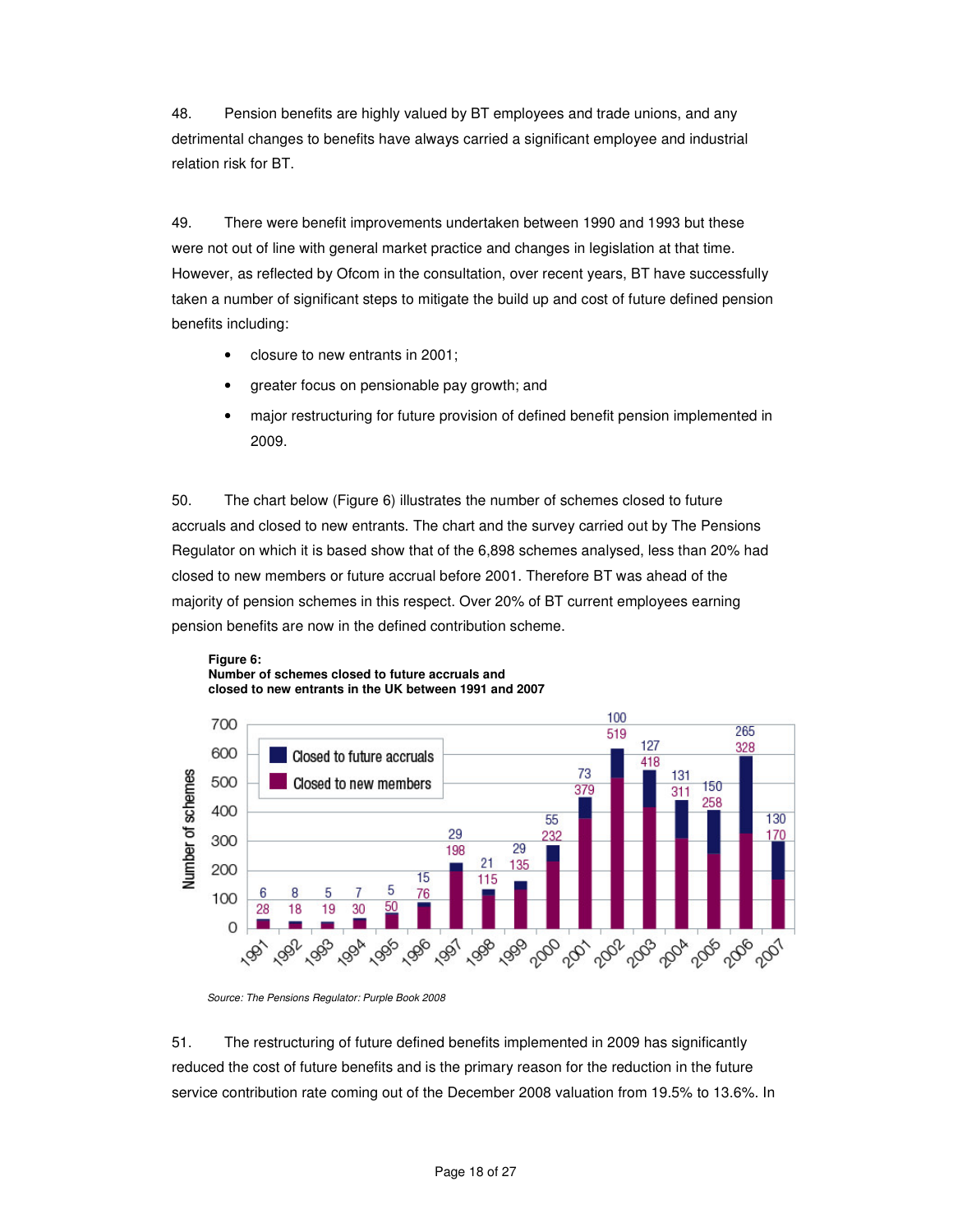setting the charge controls described in paragraph 1, above, Ofcom has sought to pass on this reduction to wholesale customers.

52. Furthermore, the restructuring is expected to lead to changes in member behaviour which would reduce the deficit and additional measures have been introduced to manage the build up of future liability and risk within in the Scheme (for example the cessation of contracting out and member options to convert inflation-linked pension increases).

53. Overall, BT strongly believes that it has taken proportionate action to manage the build up of pension liabilities within the context of the Scheme Rules, rights and expectations of a large UK workforce inherited at privatisation, and comparable industry practice. Again, we therefore believe that these factors support the recovery of total pension costs within regulated charges in line with other efficiently incurred costs.

### *Maturity / size of the Scheme*

54. The size and maturity of the BT Scheme relative to BT is typical for an ex-public sector business and reflects not only the liabilities of the Scheme on privatisation, but also the inherited pension arrangements (e.g. Scheme Rules) and large UK workforce. It in itself has not caused the deficit, but the overall size of the BT Scheme and its significance relative to BT emphasise the importance of the Ofcom review and the need to reflect total pension costs within regulated charges.

55. We would note that the increasing maturity of the Scheme decreases the sensitivity of the Scheme's liabilities to movements in bond yields. It has also contributed to recent derisking of the investment strategy as discussed in paragraph 32 which is expected to result in increased stability of the funding position over time.

## **F: Once the principle of allowing BT to recover costs of pension deficits is accepted, we believe there are fair and practical means available for implementing this.**

56. Ofcom recognises that the provision of pensions benefits to employees is a legitimate cost of service provision. We believe we have shown that, over time and reflecting the issues faced in accounting and funding valuations of pensions costs, regulatory charges have understated the costs of providing such benefits. Linked to this historical measurement problem, BT now needs to make additional payments to ensure future liabilities can be met.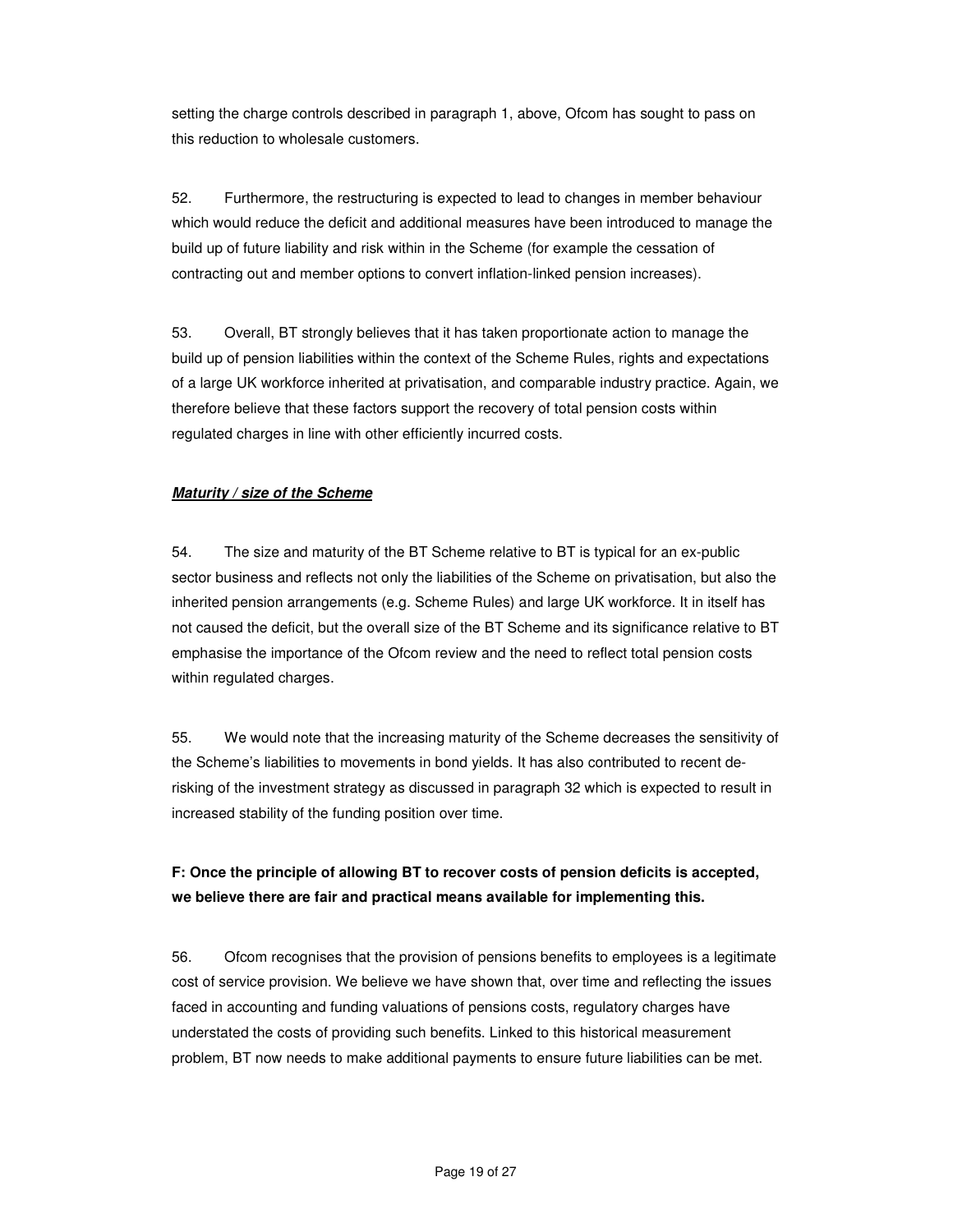57. We believe the case for allowing for the costs associated with the deficit within regulated charge controls is now compelling. We also believe that Ofcom has a number of workable options for how such costs are allowed for.

58. Ongoing pension costs are currently reflected through the accounting charge, though other methods for measuring the costs of ongoing pensions provision, such as using the cash payment or a measure of the economic value are options for considering how to incorporate funding of the pensions deficit. BT is open to discussing different approaches in more detail to identify and resolve practical implementation issues.

#### **The cash approach**

59. Ofcom's document provides an illustrative approach to deficit recovery using an estimate of Openreach's workforce as a proxy for the allocation of deficit repair costs. Such an approach would be most consistent with a cash payment approach to ongoing costs.

60. Were such an approach taken forward, however, the right proxy would need to be determined. For instance, as a proxy for regulated products, the relevant workforce would need to include Wholesale employee numbers and a proportion of Group employees. We note that other regulators have demonstrated that a cash approach is practical for deficit repair payments including Ofwat, Ofgem and Postcomm.

#### **An adjustment to the RAB**

61. Ofcom's document raises the alternative option of an adjustment to the RAB (regulated asset base). The regulator has previously made an adjustment to deal with the impact of the switch from HCA to CCA in 1996/7 with the creation of the RAB in 2005. It would be possible to adjust the RAB to include the deficit and set a reasonable period of amortisation for the deficit.

62. In essence it is an adjustment to reflect a better understanding of our current position and is well suited to the pensions costs issue as it unwinds over a long period and treats pensions much as you might consider assets – they were incurred in the past but are ongoing and gradually mature.

63. This approach would also be consistent with IAS 19 as a methodology for measuring regular pension contributions as is reflected in the accounting. As an accounting treatment it would be subject to the same standards and transparency of IAS.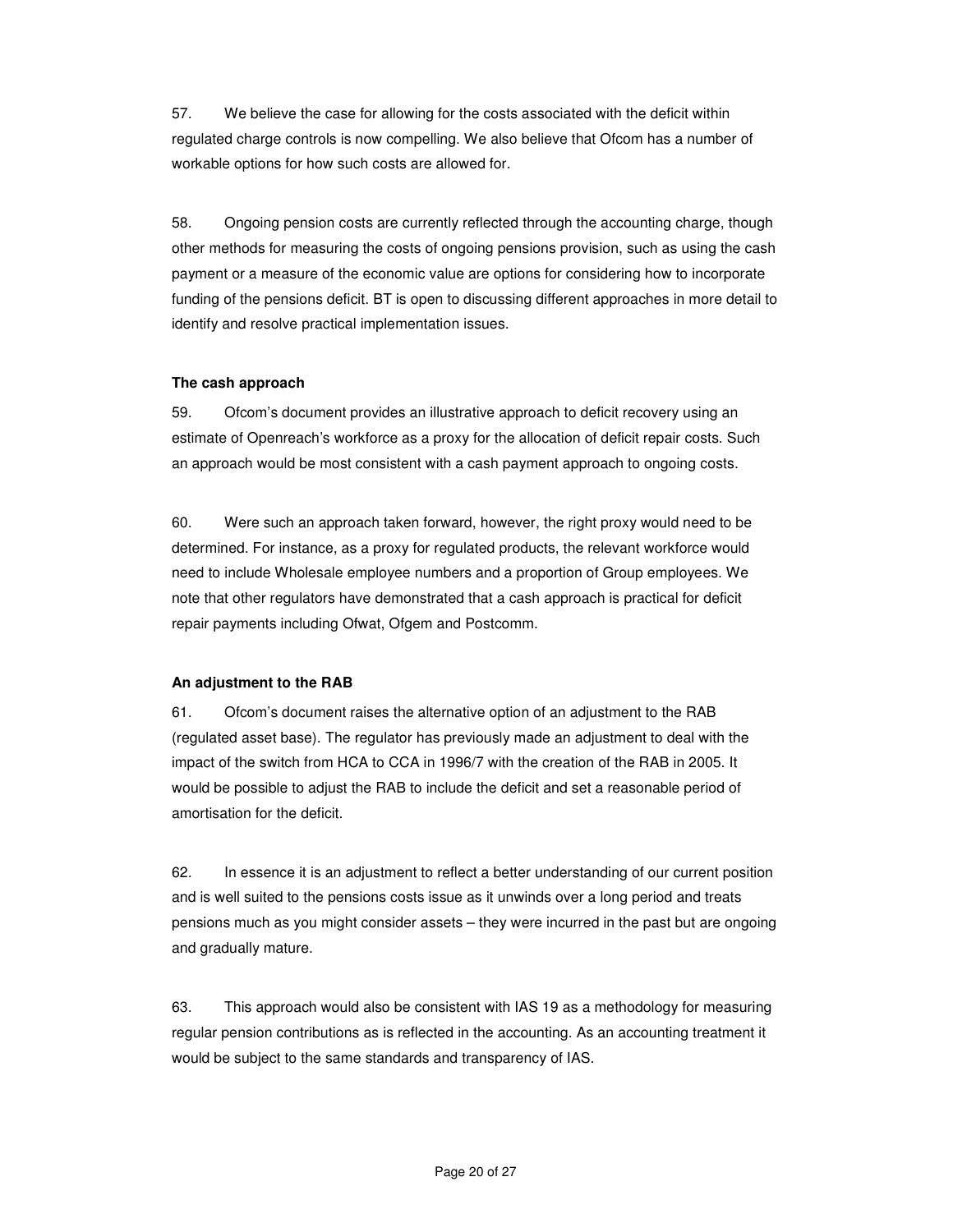64. However, BT doesn't believe an adjustment of the RAB ought to simply reflect the under-capitalised labour element within assets as suggested by Ofcom. An adjustment of the RAB ought also to address the fact that we can now better estimate the total ongoing costs of pensions.

#### **The SORIE Movement Approach**

65. If an accounting measure is preferred to accompany the current measure for ongoing pension costs one approach could be to look "beneath the P&L" to the SORIE.

66. While actuarial gains and losses can be included within the P&L, IAS 19 (the international standard for reporting employee benefits) allows them to be included 'beneath the P&L'in the SORIE (Statement Of Recognised Income and Expenditure). The SORIE is therefore a measurement of the movement in pension assets and liabilities (the sum of which results in a pension surplus or deficit). The P&L charge combined with the SORIE movement should equal the total cash pension payment over the long term.

67. Therefore, if we are looking to identify a means of encapsulating 'both above and below the line'pensions costs a combined P&L and SORIE approach might be the answer.

68. Getting a reliably consistent figure, however, will require some means of smoothing the variability expressed in the SORIE and its predecessor the STRGL (statement of recognised gains and losses). This could be achieved through treating the figure as a stock, accumulated over time and amortised, as with the RAB adjustment, over an appropriate period, for example 17 years.

69. The proportion of costs relating to regulated products would flow through accordingly.

70. Again, this approach would be consistent with IAS 19 as a methodology for measuring regular pension contributions as is reflected in the accounting. As an accounting treatment it would be subject to the same standards and transparency of IAS.

## **G: There is no clear case for disaggregating the cost of capital for allow for the effects of pension deficits**

71. Along with Ofcom and Professor Cooper, BT does not believe that it is possible to accurately and credibly disaggregate 'operational' and 'pension' WACCs. Given the rather technical nature of this analysis, BT also commissioned a detailed review of Professor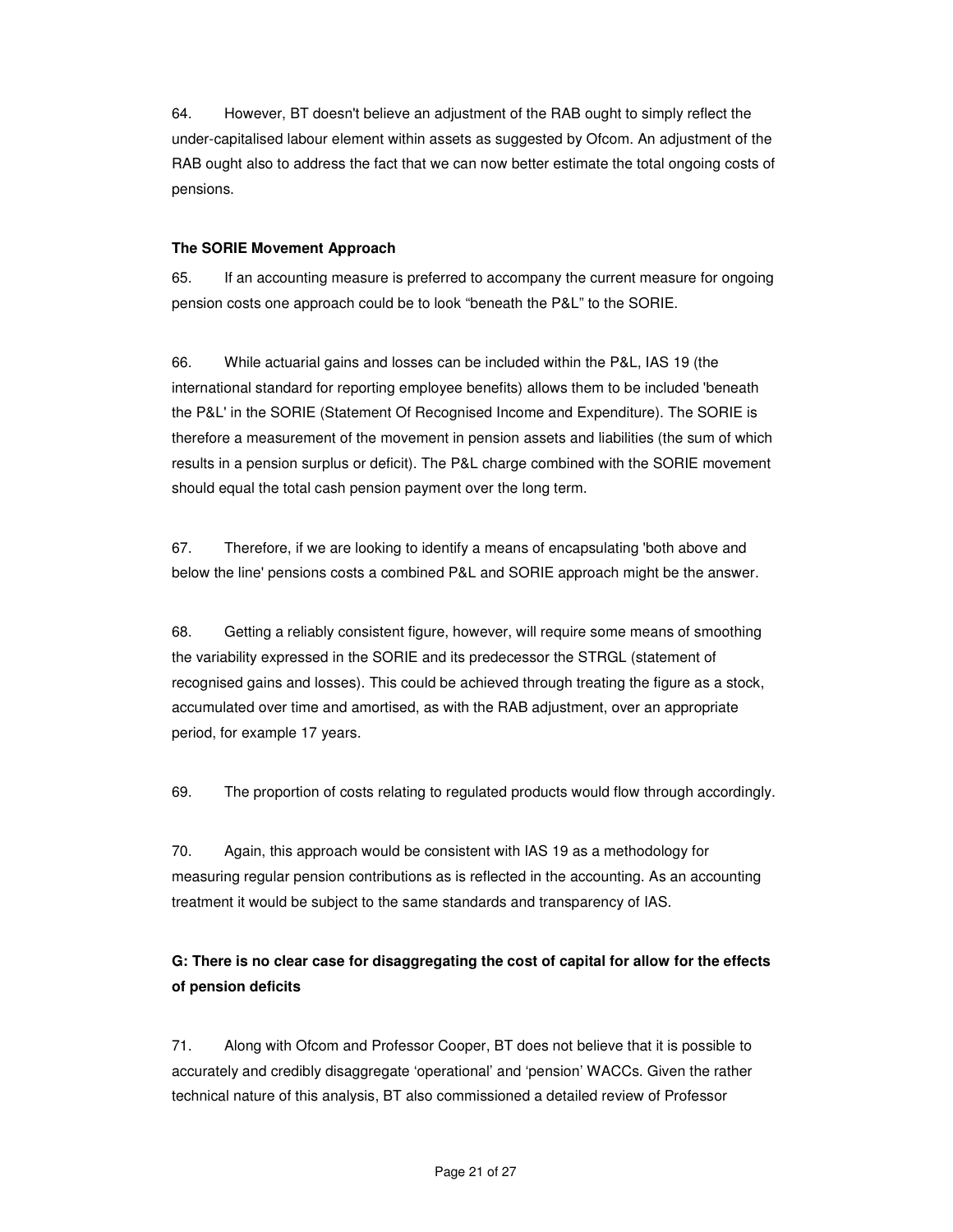Cooper's work and this is attached to our submission at Annex 1. BT fully supports this review prepared by Professor Ian Dobbs.

72. BT takes the view that not only is it not possible in practice to make a robust defensible adjustment to the regulatory WACC, it is not appropriate even in principle to do so. Our assessment of the paper by Jin, Merton and Bodie suggests that if there is any flowthrough from pensions fund features into the 'operational' WACC of a regulated company, such effects could go either way – potentially justifying an increase in WACC rather than a decrease. In fact, Professor Dobbs demonstrates that in 2008 under highly plausible assumptions Ofcom understated BT's operational WACC.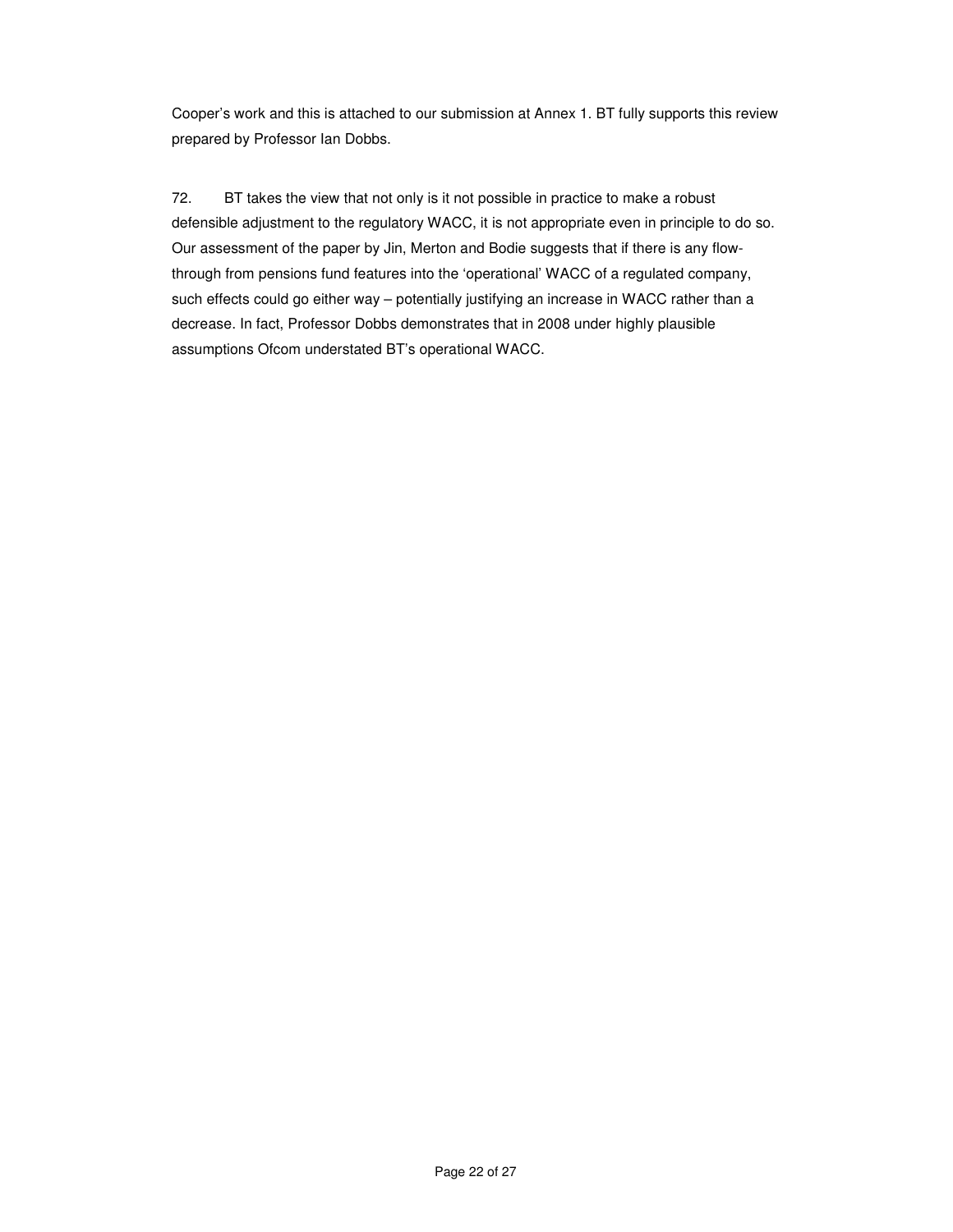## **Section 2**

## **Response to Ofcom's specific consultation questions**

**Q2.1 - Do you agree with the stated scope of the review? If not, please provide your reasons.**

**Q2.2 - Do you agree with the proposed objectives for this review? If not, please provide your reasons.**

We agree that the scope of the review should be to consider *"… whether to adopt new or different principles when considering how pension costs should be treated when assessing the efficiently incurred costs of providing relevant regulated products or services".*

We also agree that in conducting this review, Ofcom should avoid overlapping with issues more relevant to pensions regulation – e.g. in relation to assessing the provision of benefits, fund management, investment strategy, etc.

At **part C of Section 1**, we highlight the universal relevance of the policy objectives Ofcom adopted in the Openreach Financial Framework Review and which Ofcom identified as being consistent with its statutory duties and objectives.

We are concerned with Ofcom's position on timing and implementation. We argued that Ofcom should have allowed for the recovery of costs of pension deficits in setting the suite of charge controls in 2009 and there is a danger that any change in approach would not be reflected consistently in all controls until 2013 if Ofcom followed its proposed timeline.

## **Q 2.3 – Do you have any comments which you think are relevant to our equality impact assessment?**

Reflecting Ofcom's view, it is not apparent to us that the outcome of the review would have any particular impact on race, disability of gender inequality so no comments at this stage.

**Q3.1 –Do you consider that the general issues facing all UK defined benefit schemes are relevant for Ofcom's treatment of BT's pension costs?**

**Q3.2 - Are there any other issues affecting UK defined benefit pension schemes that are relevant to this consultation?**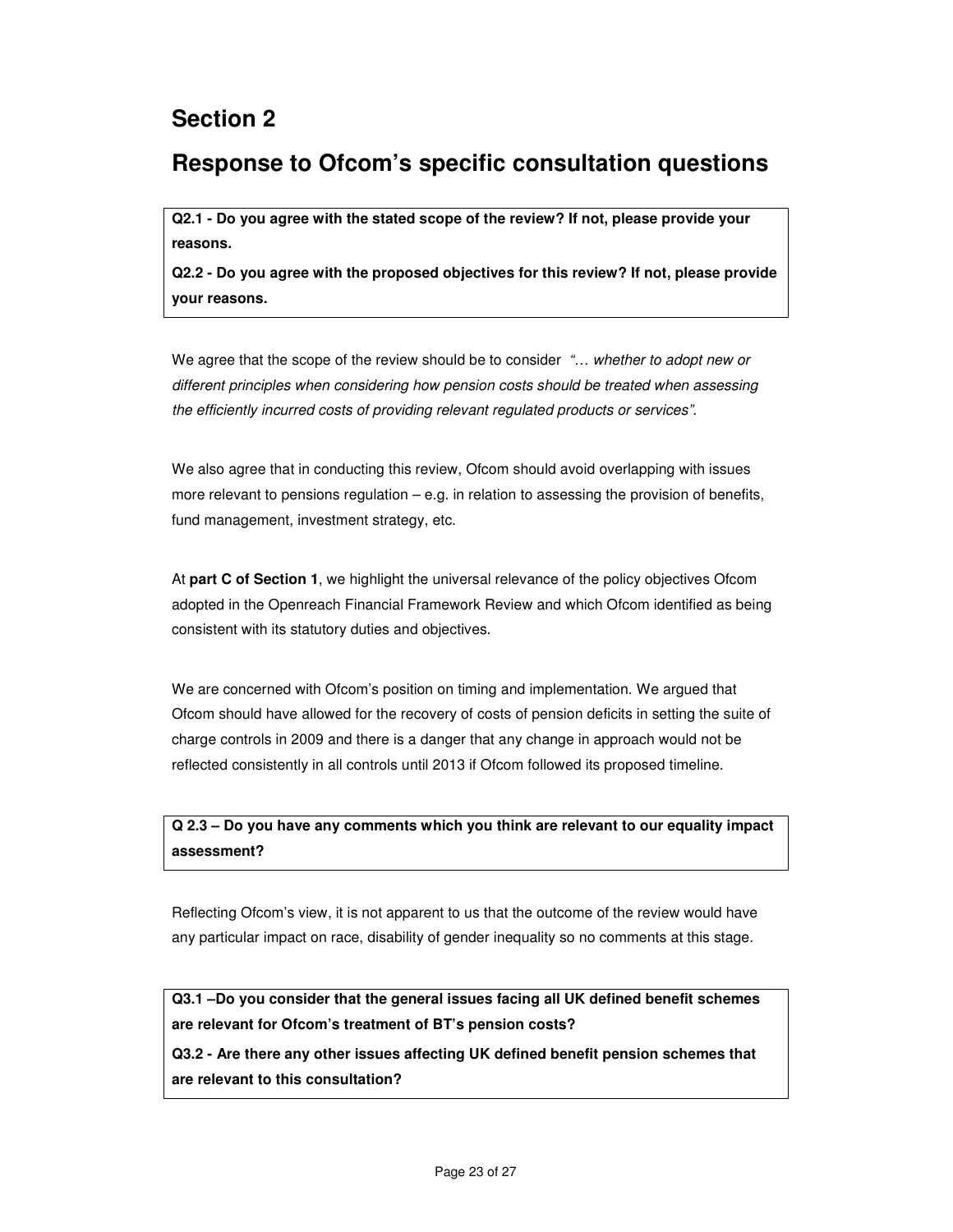Section 3 of Ofcom's condoc provides a high level overview of UK pensions. As we discuss in paragraphs **part E of Section 1** of this response, we believe this broadly confirms the reasons why pension deficits have arisen in many UK companies.

**Q4.1 – Are there any other issues, relating to accounting for pensions, which are appropriate for us to consider in this consultation?**

Section 4 of Ofcom's consultation provides a walk through of accounting treatment and how funding arrangements are made. As reflected throughout our comments in **part B and part E of Section 1** of this response, the key issue is that actuarial assumptions and other factors affecting the historical estimate of the costs of DB pension benefits have changed.

**Q5.1 - To what extent should our assessment of BT's pension scheme to date inform our final decisions for the future treatment?**

**Q5.2 – Are there any other facts relating to BT's defined benefit scheme which are relevant to this consultation?**

**Part E of Section 1** of this response provides our views on the relevance of the BT-specific issues raised by Ofcom and why we believe that this shows that BT's total ongoing pensions costs can be considered "efficiently incurred".

**Q6.1 - Do you think any of the decisions made by the other regulators, discussed above, are relevant to our treatment of BT's pension scheme? If so, which decisions and what are the reasons for this?**

We recognise that Ofcom's decisions need to be rooted within the specific legislative framework within which it operates. The relevance of the decisions of other regulators operating under different frameworks is simply that economic regulators faced with broadly comparable situations have all in some way reflected the need to allow for recovery of total ongoing pension costs and have not sought to exclude, as Ofcom did in setting the 2009 charge controls, recovery of any costs associated with pensions deficits.

Furthermore, as set out in **part C of Section 1** we do not believe that absence of a "finance the function" duty justifies a different approach by Ofcom given that it is a key policy objective for Ofcom to ensure that BT has an opportunity to recover an appropriate share of its efficiently-incurred costs from regulated services.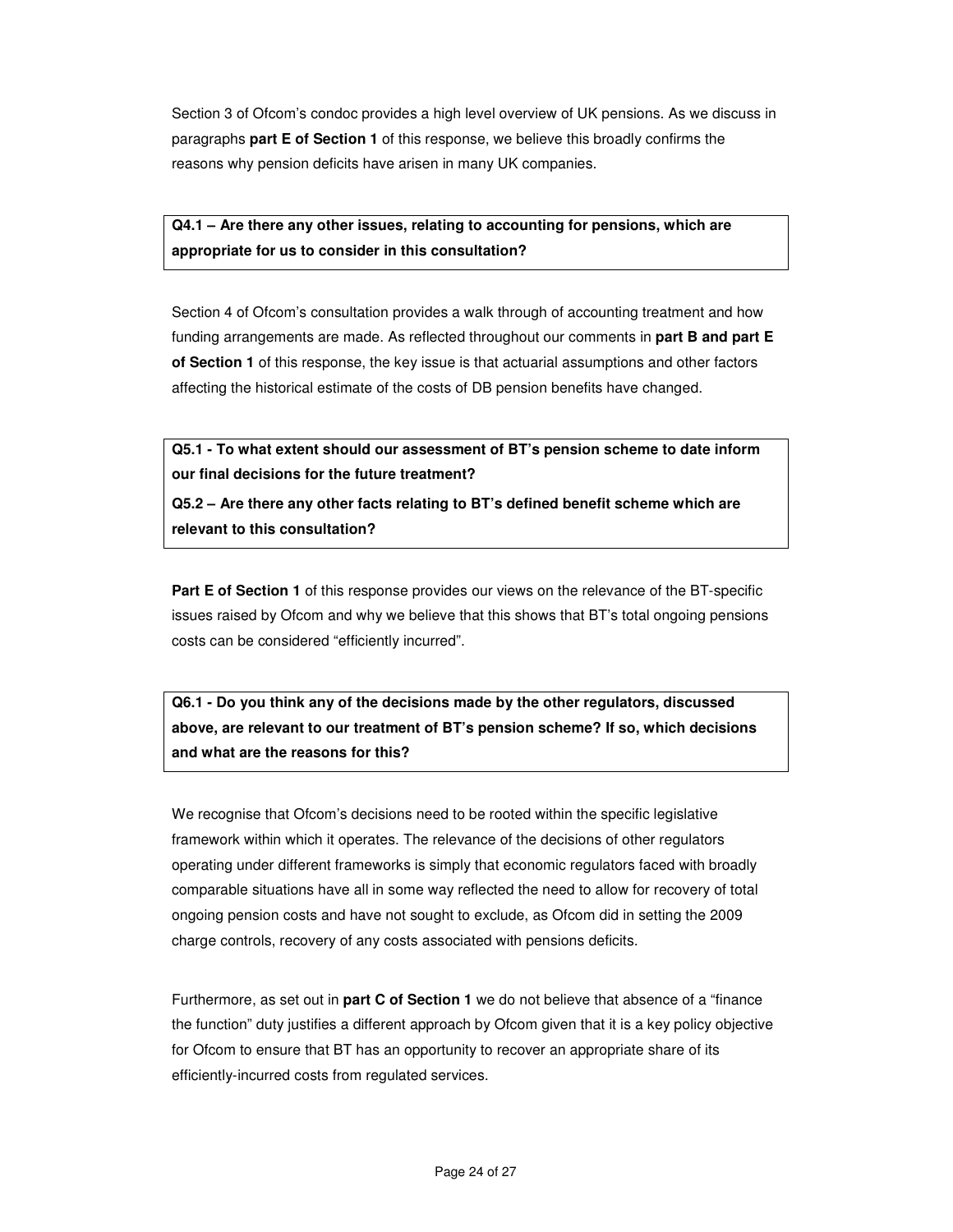**Q7.1 – Do you agree that a large defined benefit scheme may distort a company's cost of capital, as set out in paragraph 7.8?**

**Q7.2 – Do you have any comments on how material the impact of a DB pension fund on the cost of capital would be?**

**Q7.3 – Do you have any comments on how accurately the impact of a DB pension fund on the cost of capital can be measured?**

**Q9.6 - Do you think that the cost of capital should be adjusted to reflect the impact of a defined benefit pension scheme? If so, how should we reflect this? Please provide reasons and evidence to support your answer?**

BT accepts there may be a theoretic link, but that this is not clear and is contingent on a number of untestable assumptions about information, behaviour of players and absence of default risk. We attach a report by Professor Ian Dobbs at **Annex 1** of this response to support this position.

In light of this, BT believes that Ofcom should do what all other regulators have done to date which is to deal with the issues of regulatory WACC and pensions costing independently. For the reasons set out by Professor Dobbs, BT does not agree that any directional bias would be downward and there is no justification for removing any headroom in regulatory WACC toward central forecasts.

**Q8.1 – Does the '6 principles' framework provide a suitable framework for assessing alternative options for the treatment of pension costs?**

See **part D of Section 1** of this response.

## **Q8.2 – To what extent should we consider the effect of previous regulatory decisions when assessing the various options?**

As noted at **part A of Section 1** of this response, there has been no detailed review of the treatment of pensions costs in regulatory assessments up to this point and so only limited weight should be attached to the "established position" of only including the accounting charge for ongoing service costs within regulated prices. We believe the approach taken in the 2009 charge controls was flawed and Ofcom should use this review to adopt a new approach which allows recovery of BT's total ongoing pension costs, which will include costs associated with the pensions deficit.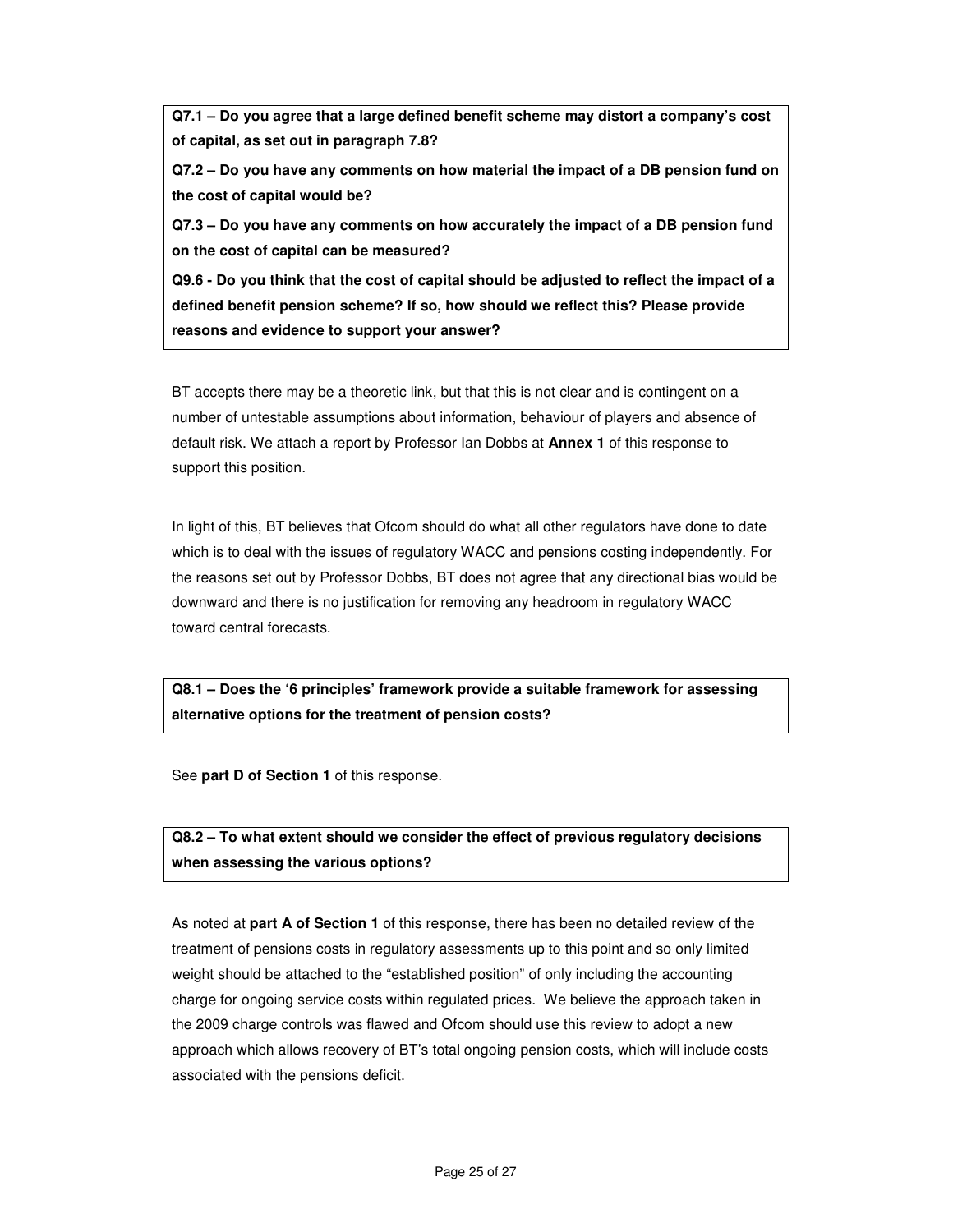**Q8.3 – Our framework does not currently provide for assessment of the impact on BT. How far, if at all, should our assessment framework take specific account of the impact on BT's financial position, both in the short and long-term?**

**Q8.4 – To what extent should Ofcom take into consideration BT's future investment plans when considering the impact of the options?**

It follows from our views on the objectives Ofcom should adopt (see **part C of Section 1** of this response and our answer to question 2.1) that Ofcom must have regard to the impact on BT in terms of its financial position and impact on future investment. If regulation does not allow BT to appropriately recover ongoing costs of doing business which it is acknowledged will be incurred, then this will clearly have a direct financial impact on BT and the way in which it can structure its regulated and non-regulated charges. Furthermore, failure to adhere to the key objective of ensuring BT has the opportunity to recover its relevant and efficiently incurred costs from regulated charges undermines confidence in the regulatory approach and could therefore impact on incentives to invest in innovative services and service improvement moving forward.

**Q8.5 – Do you have any comments on what you consider to be Ofcom's overriding policy objective in this review?**

See again **part C of Section 1** of this response.

**Q9.1 – Do you think that Ofcom's current approach, to disallow deficit repair payments when making regulatory decisions, remains appropriate? If you think deficit repair payments should be allowed in part or in full, please provide evidence to support your answer.**

We set out in **Section 1** why our position is that Ofcom should change its current position and allow regulated charges to reflect the total ongoing pensions costs, including costs associated with the pensions deficit.

**Q8.1 – Does the '6 principles' framework provide a suitable framework for assessing alternative options for the treatment of pension costs?**

**Q9.2 – Do you agree with Ofcom's initial comments in applying the above principles?**

See **part D of Section 1** of this response.